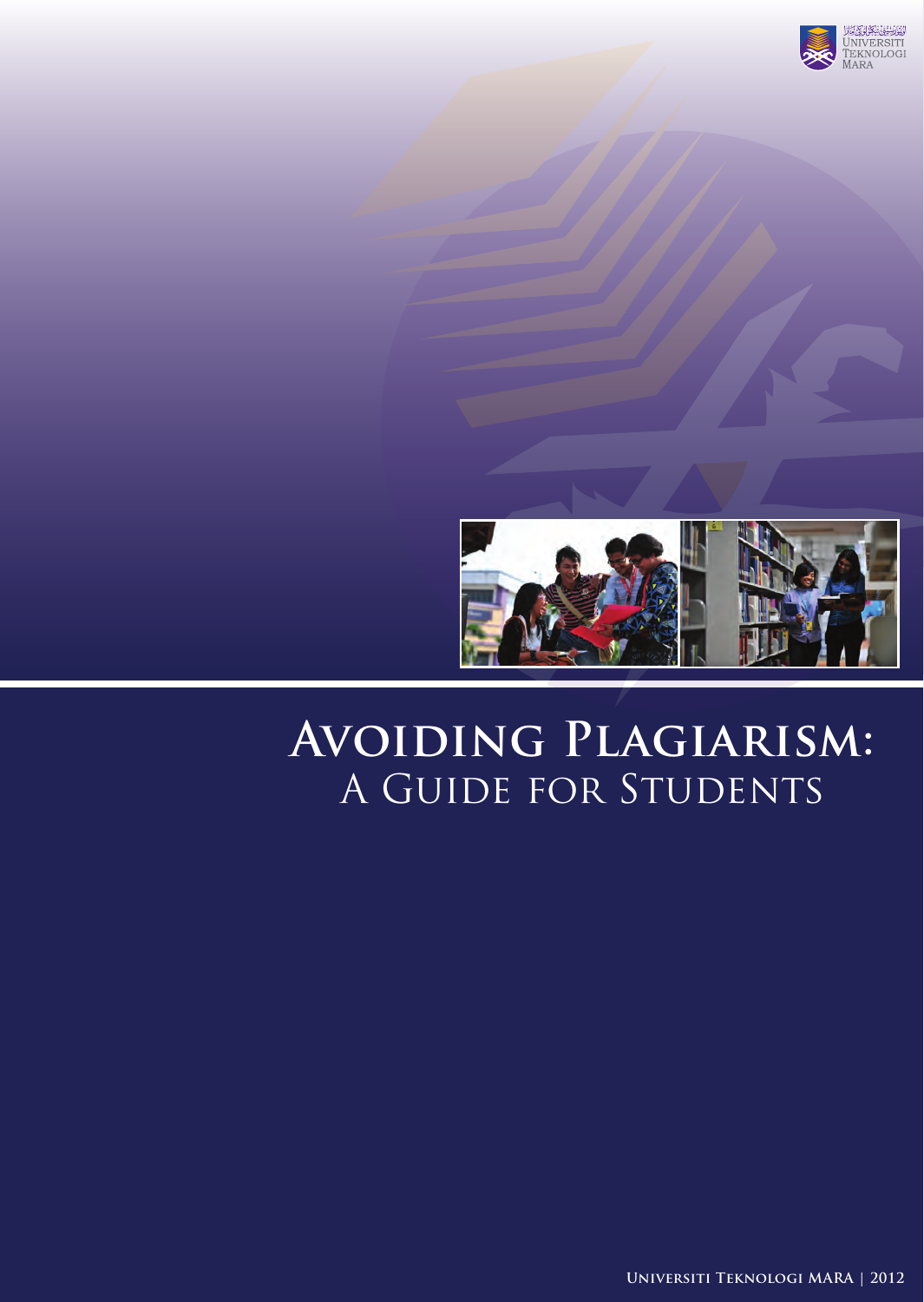# AVOIDING PLAGIARISM: A GUIDE FOR STUDENTS **Avoiding Plagiarism:** A Guide for Students

Published by: **Institute of Quality & Knowledge Advancement (InQKA)** Universiti Teknologi MARA Level 2, Block 11, INTEKMA Resort & Convention Centre, Persiaran Raja Muda, Section 7, 40000 Shah Alam, Selangor, MALAYSIA Telefon: 603-5522 5540/5420/5551 Faks: 603-5522 5547 http://inqka.uitm.edu.my/

Copyright© 2012

Writers: **Prof Madya Dr. Nor Azni Abdullah Prof Madya Dr. Ahmad Mazli Muhammad Prof Madya Dr. Krishnakumari A/P N.R. Krishnan**

Designed by: **Noor Sazila Md Sarip**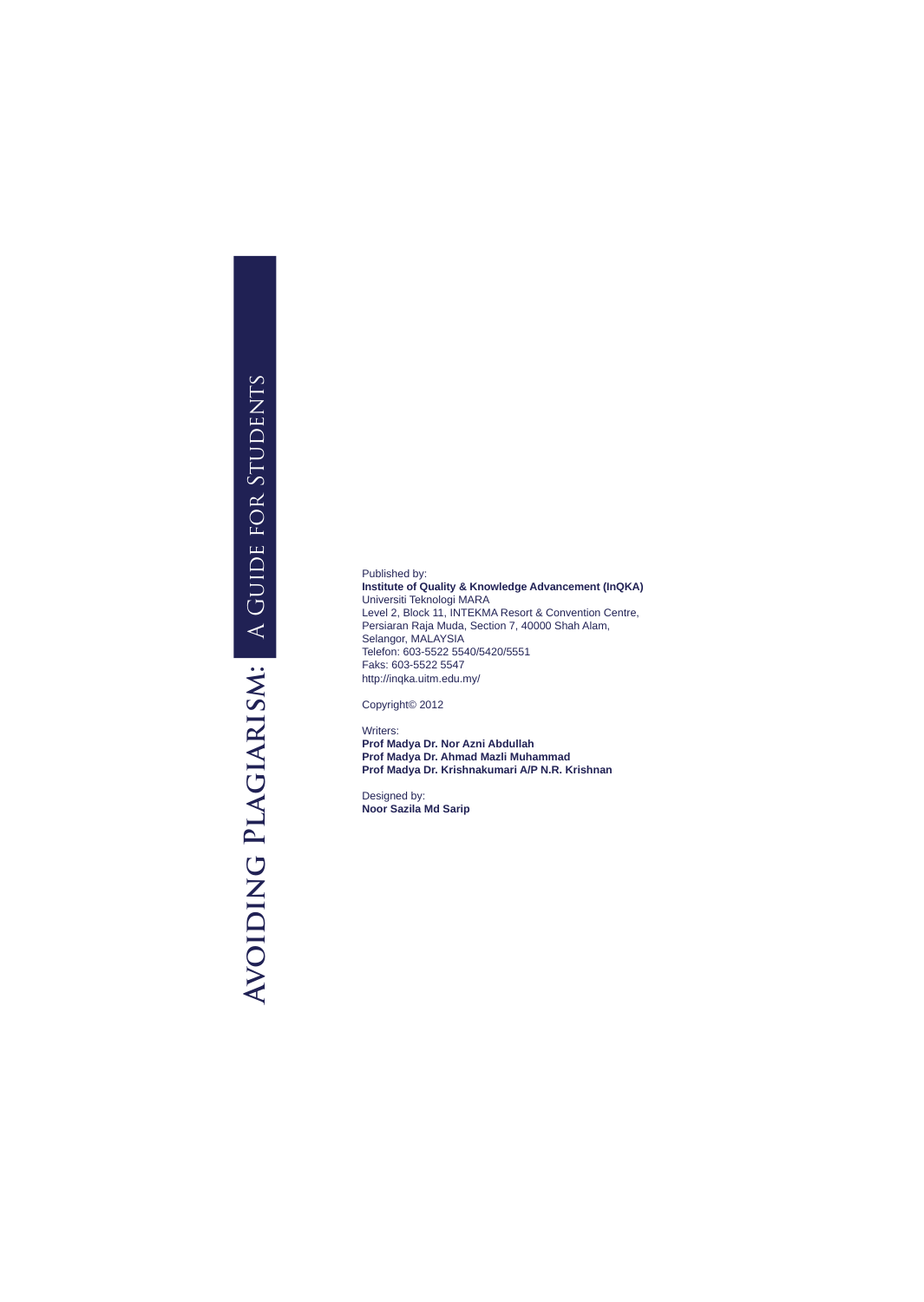## TABLE OF CONTENT

| 1.0  | <b>INTRODUCTION</b>                                     | 3               |
|------|---------------------------------------------------------|-----------------|
| 1.1  | What is Academic Writing?                               | 3               |
| 1.2  | Why Do You Need Reference Sources in Your Writing?      | 4               |
| 2.0  | <b>WHAT IS PLAGIARISM?</b>                              | 4               |
| 2.1  | Forms of Plagiarism                                     | 4               |
| 2.2  | Do You Always Have to Acknowledge the Reference Source? | 5               |
| 2.3  | Common Knowledge                                        | 5               |
| 3.0  | HOW TO FIND REFERENCE SOURCES                           | 6               |
| 3.1  | Using the UiTM Library                                  | 6               |
| 3.2  | Using the Internet                                      | 8               |
| 4.0  | HOW TO CITE SOURCES / DOCUMENT EVIDENCE                 | 8               |
| 4.1  | What Is Documenting Evidence?                           | 8               |
| 4.2  | Why You Need to Document Sources                        | 10 <sup>1</sup> |
| 4.3  | APA Style: In-Text Citation                             | 10              |
| 4.4  | APA Style: Reference List                               | 11              |
| 4.5  | IEEE Style: In-text Citation                            | 14              |
| 4.6  | <b>IEEE Style: Reference List</b>                       | 14              |
| 5.0  | <b>HOW TO AVOID PLAGIARISM</b>                          | 17              |
| 5.1  | <b>Quoting Text</b>                                     | 17              |
| 5.2  | Paraphrasing                                            | 18              |
| 5.3  | Summarizing                                             | 19              |
| 6.0  | CHECKLIST FOR AVOIDING PLAGIARISM IN YOUR WORK          | 20              |
| 7.0  | SOME FAQS ABOUT PLAGIARISM                              | 21              |
| 8.0  | SOME RESOURCES FOR DOCUMENTING SOURCES                  | 22              |
| 9.0  | <b>PLAGIARISM POLICY</b>                                | 23              |
| 10.0 | PENALTIES FOR PLAGIARISING                              | 23              |
| 11.0 | <b>REFERENCES</b>                                       | 23              |

**Avoiding Plagiarism:** A Guide for Students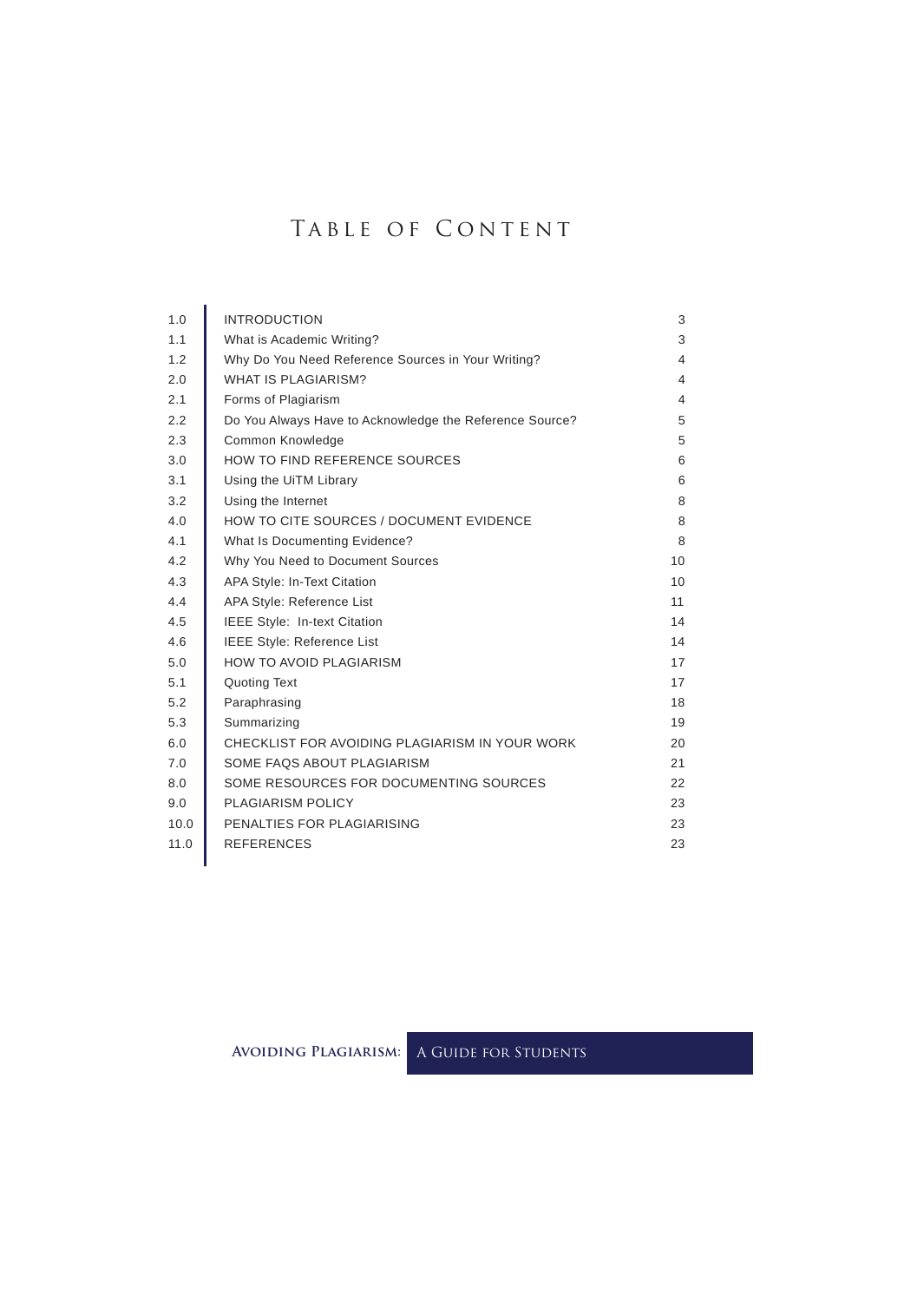### **1.0 INTRODUCTION**

Everyone has heard of the word "plagiarism", and most people think they know what it means. A simple definition of plagiarism is:

### Copying the words or ideas of someone else and using them in your own writing **without indicating that the words/ideas were copied or borrowed and without indicating where they were copied from.**

In other words, it means that you present another person's work as if it was your own work. Although some students plagiarise because they are lazy, other students plagiarise because they do not know how to show that they are using other people's words or ideas.

When you were at school, you wrote essays on general topics "out of your head", from your general knowledge. If you were asked to write for a project or portfolio, you probably copied directly from books or cut-and-pasted material you found on the Internet. Your teachers may have warned you not to plagiarise, but they probably did not teach you what to do, and you probably did not get penalised if you did copy directly from somewhere else. However, at university, the situation is very different; plagiarism is considered a very serious matter.

### **At UiTM, penalties for plagiarism range from having marks deducted, to failing a course, to suspension from classes.**

This guide will give you step-by-step instructions to show you how to use words and ideas from reference sources in your academic writing, without plagiarising.

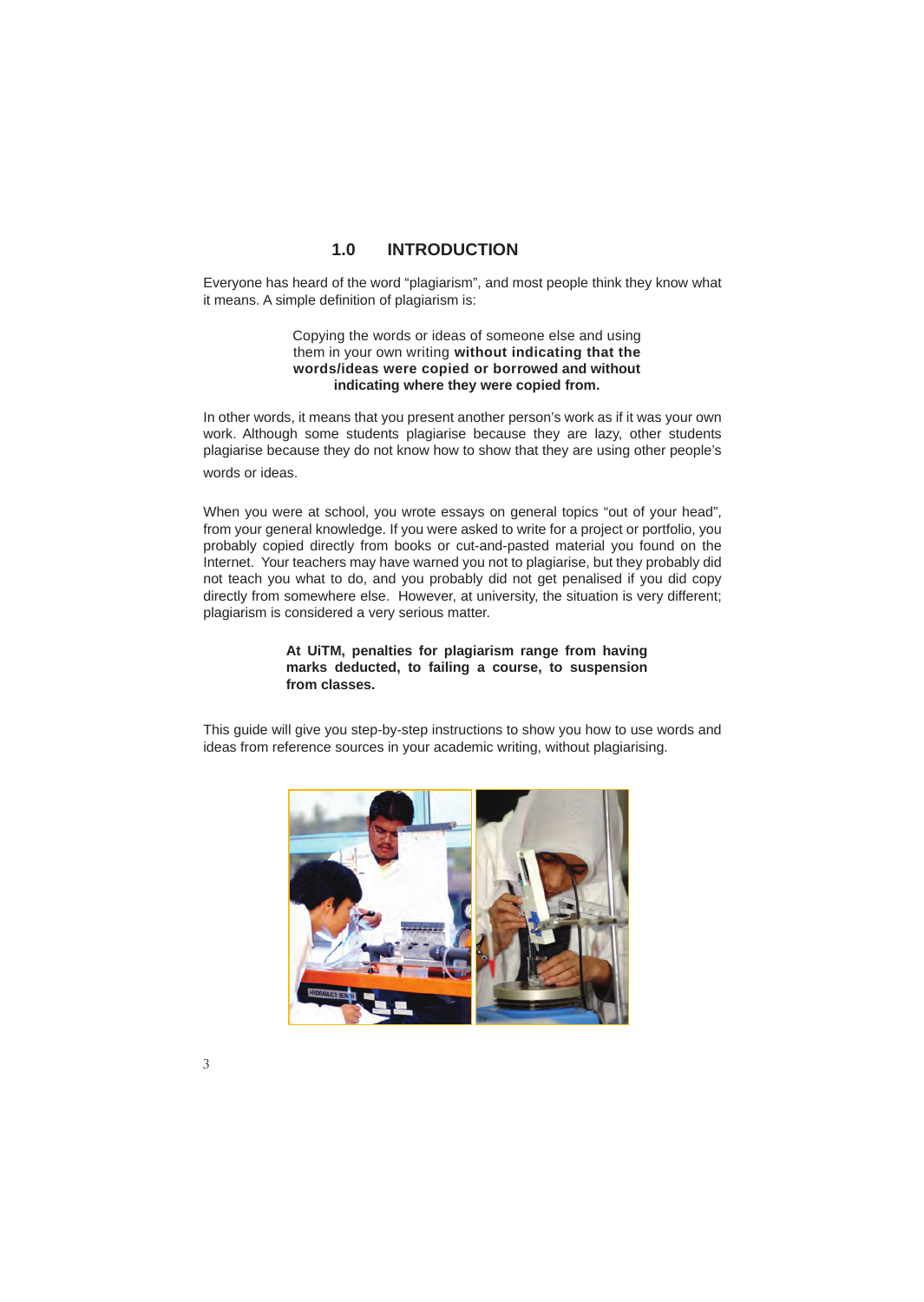### **1.1 What is Academic Writing?**

*Academic writing* refers to the kind of writing done by university students, lecturers and researchers to convey information about specific topics. It includes essays, theses, research reports, textbooks, articles and many other types of documents.

As a student, you will do a lot of academic writing. In almost every course you will be expected to write at least one assignment, and most students will also have to submit a final academic project ("thesis") before they graduate.

Academic writing is very different from other types of writing. It is written in an impersonal style; that means you don't mention yourself ("I") or the reader ("you"). The vocabulary is formal and precise ; you will find yourself using words that you rarely (or never!) use in everyday life, and you should not use abbreviations or informal words or expressions, either. However, the most distinctive feature of academic writing is that **when writers use information from other writers or researchers, they cite (or acknowledge, or document) the sources of that information.**

### **1.2 Why Do You Need Reference Sources in Your Writing?**

At university, when you are given an assignment, you are expected to refer to several books, articles and the Internet to find the information you need. You cannot write the assignment simply from your general knowledge and what you have learned in lectures. In fact, assignments are often on specific topics that have not even been discussed in class. You need to read to find the basic facts and detailed points. Even if you have some general ideas of your own, you will need to find additional facts, statistics, definitions, examples, explanations and other details from reference sources to include in your assignment.So a good assignment will consist of a combination (or synthesis) of your own ideas and the ideas of several other writers.

> *Avoiding plagiarism doesn't mean you should avoid using any information from other writers; it simply means that you must make sure you cite the sources of the information you use.*

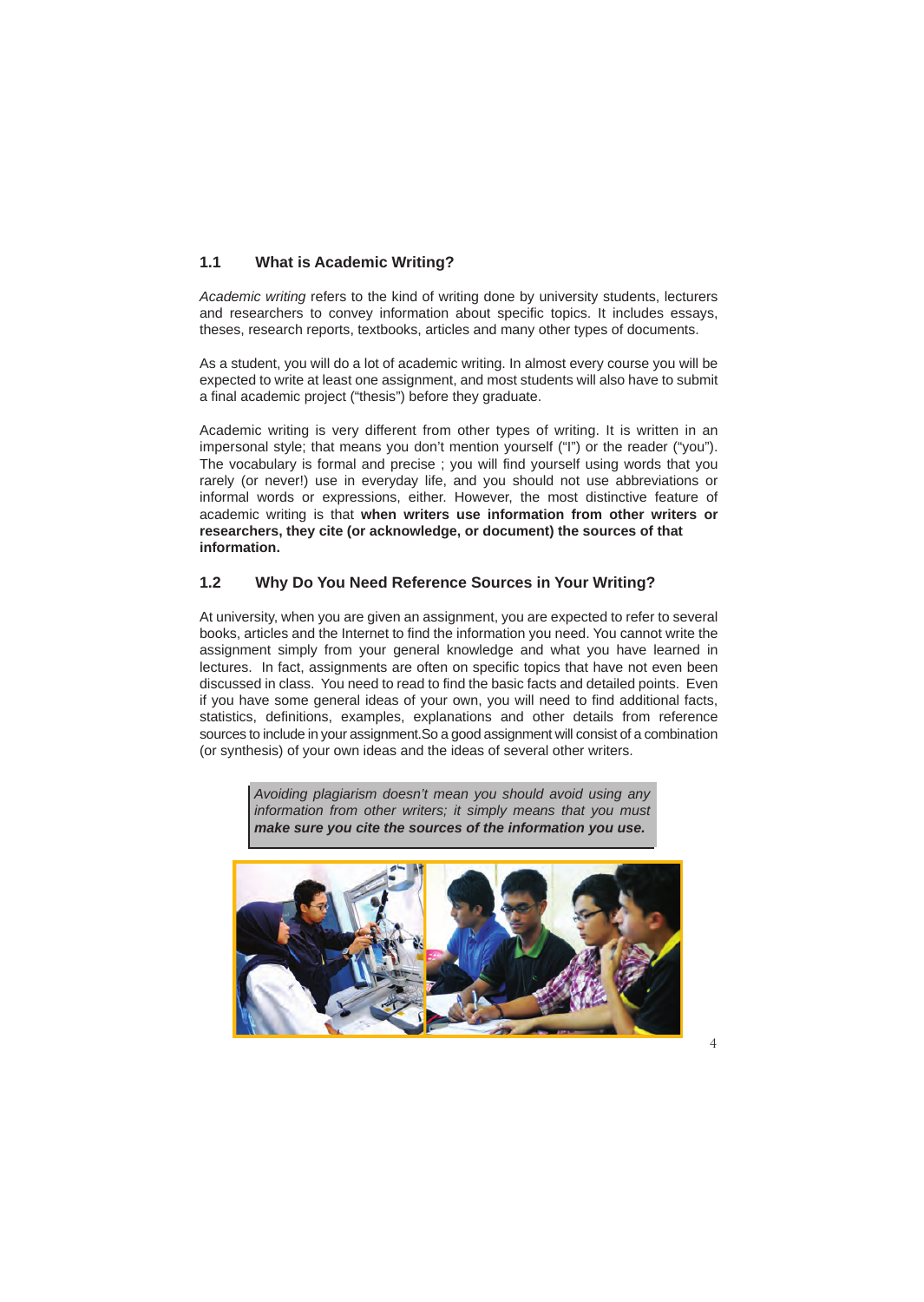### **2.0 WHAT IS PLAGIARISM?**

Plagiarism refers broadly to the use of the work of others and also self without appropriate acknowledgement or permission, falsely claiming authorship to submissions and manipulating data.

### **2.1 Forms of Plagiarism**

Plagiarism occurs in different forms :

- **Copying and submitting the work of others** (including books, articles, theses, unpublished works, working papers, seminar, conference papers, research data, internal reports, lecture notes or tapes, music, computer source code, website content, creative or visual artefacts, designs or ideas) without due acknowledgment.
- **Too closely paraphrasing** sentences, paragraphs or themes without due acknowledgment.
- **Translating** the work of others without due acknowledgement.
- **Presenting work** produced by someone else as one's own (e.g. allowing or hiring another person to do the work for which the student claims authorship)[Includes outsourcing of whole or part of the assessment to others (knowledgeprenuers). For example, students get others to analyse data and write the analysis or do their project].
- **Submitting one's own previously assessed** or published work without appropriate acknowledgement (self-plagiarism). Includes assignments submitted for other courses and theses developed and/ or submitted to another university.
- In the case of group projects, **falsely representing the individual contribution** of the collaborating partners.
- **Fabricating** (creating data) or **doctoring** data (changing data) as part of the submission.

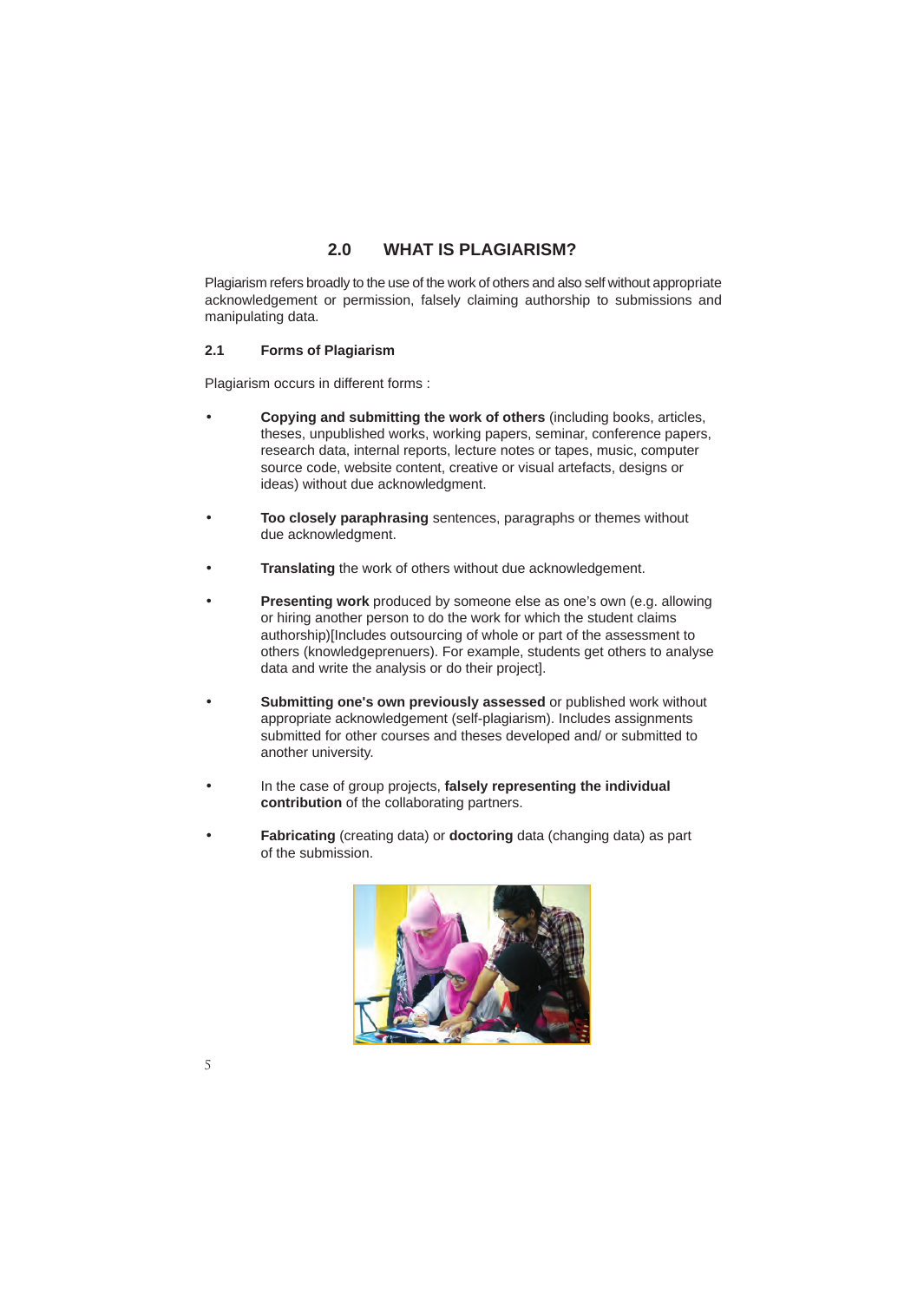Here is an example of plagiarism where the writer has taken sentences from different sources and joined them together. The writer has made no attempt to use his own words (that is, to paraphrase), has not used quotation marks to show he is quoting another writer's words, and has not acknowledged the sources he referred to.

### **Student's Work**

With regards to plagiarism, the problem should be addressed at primary and secondary levels. There are indicators that reasonably indicate that plagiarism is subtly allowed in schools. In addition, we should curb plagiarism early. First of all, pupils must be told that cutting and pasting from the Internet is wrong if it is done without duly acknowledging the writer. The correct practice is to create a simple reference page that documents the origins of the information taken from books, or magazines. This teaches students to respect the works of others and give them (the authors) due appreciation.

### **Original Work**

### **ARTICLE 1**

However, the problem should be addressed at primary and secondary levels. There are indicators that reasonably indicate that plagiarism is subtly allowed in schools.

For instance, the current assessment method of creating a portfolio in both primary and secondary schools has its own good and bad points. On one hand, it empowers students to search for materials and decide on what relevant information that goes into the portfolio. In short, they practise some elements of critical thinking skills such as relevance, being concise, fairness and logical reasoning. In addition, they acquire knowledge by linking new information to the existing ones.

On the other hand, information or graphics borrowed from various sources are not duly acknowledged. The correct practice is to create a simple reference page that documents the origins of the information taken from books, or magazines. This teaches students to respect the works of others and give them (the authors) due appreciation.

*Plagiarism: Address it in Schools. Ahmad Mazli Muhammad. From The New Straits Times, Monday 29 November 2010.*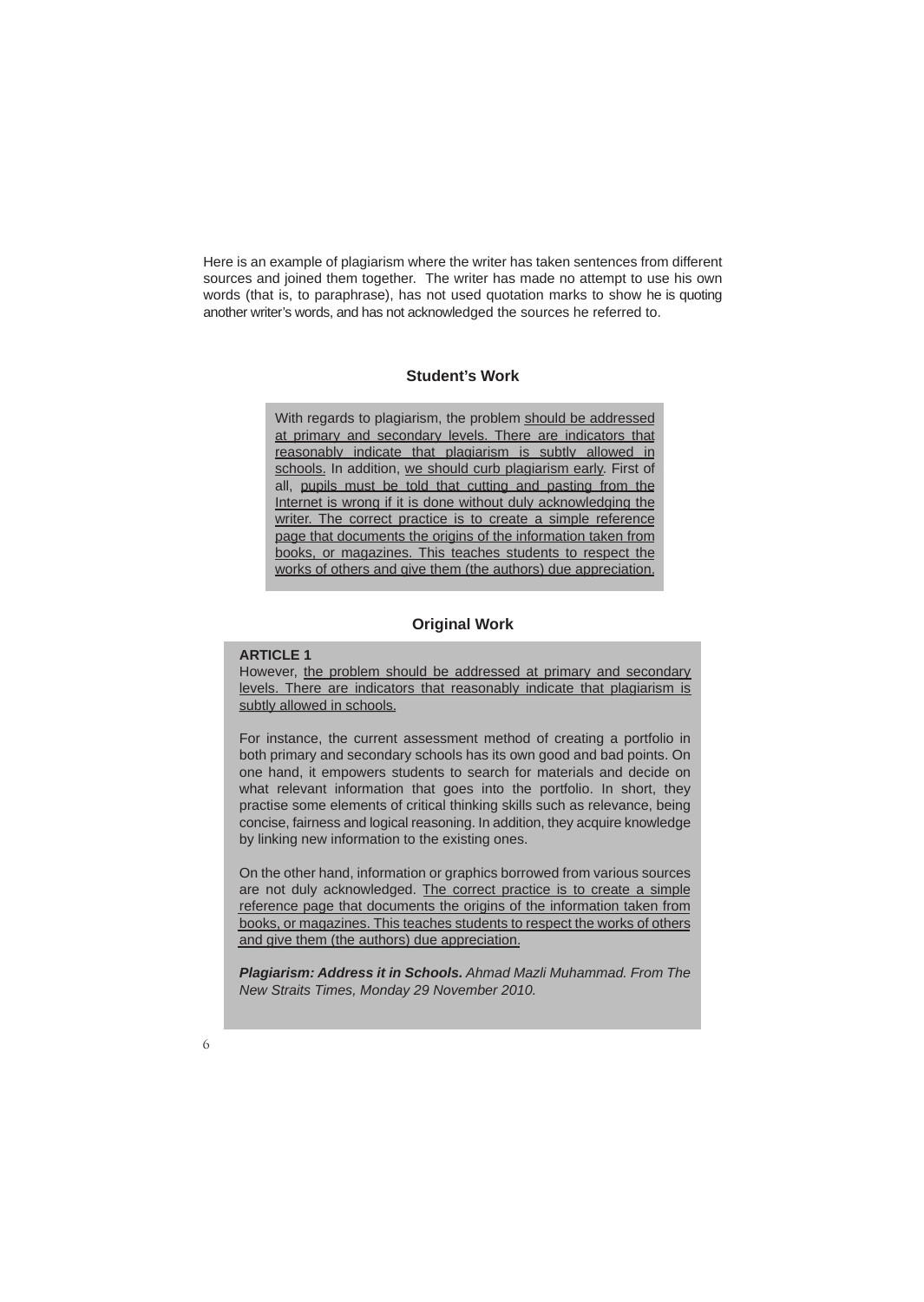### **ARTICLE 2**

And finally, we should curb plagiarism early. The notion that one should never, ever plagiarise should begin at school.

Pupils must be told that cutting and pasting from the Internet is wrong if it is done without duly acknowledging the writer. Teachers must not only instil anti-plagiarism among pupils, they must be equipped to trace plagiarism, and to take action when it is detected.

*Putting a Stop to Plagiarism. Dr. Megawati Omar. From The Star, Sunday 5 June 2011.* 

### **2.2 Do You Always Have to Acknowledge the Reference Source?**

Some information does not require acknowledgement, and so no citation is needed. Information which is categorised as **common knowledge** does not need to be cited.

### **2.3 Common Knowledge**

Common knowledge is defined as information that is known and understood by the general public in an area (town, district, state, country, region or world). For example, you might read the following in a newspaper article:

*Most durian trees bear fruit in the months of July, August and September.* 

If you used this information in your writing, you would not need to cite the newspaper as your source simply because most people know when durians are in season in Malaysia. Since it is common knowledge, it does not require a citation.

However, if the article included some specific information about durians that resulted from a research study, then the information would need to be cited. For example:

*The Golden Yellow King durian variety (coded D727) has a unique characteristic i.e., it bears sweet, fleshy, succulent and almost aromatic fruits only in the months of November and December* **(Ahmad Imran, 2010).**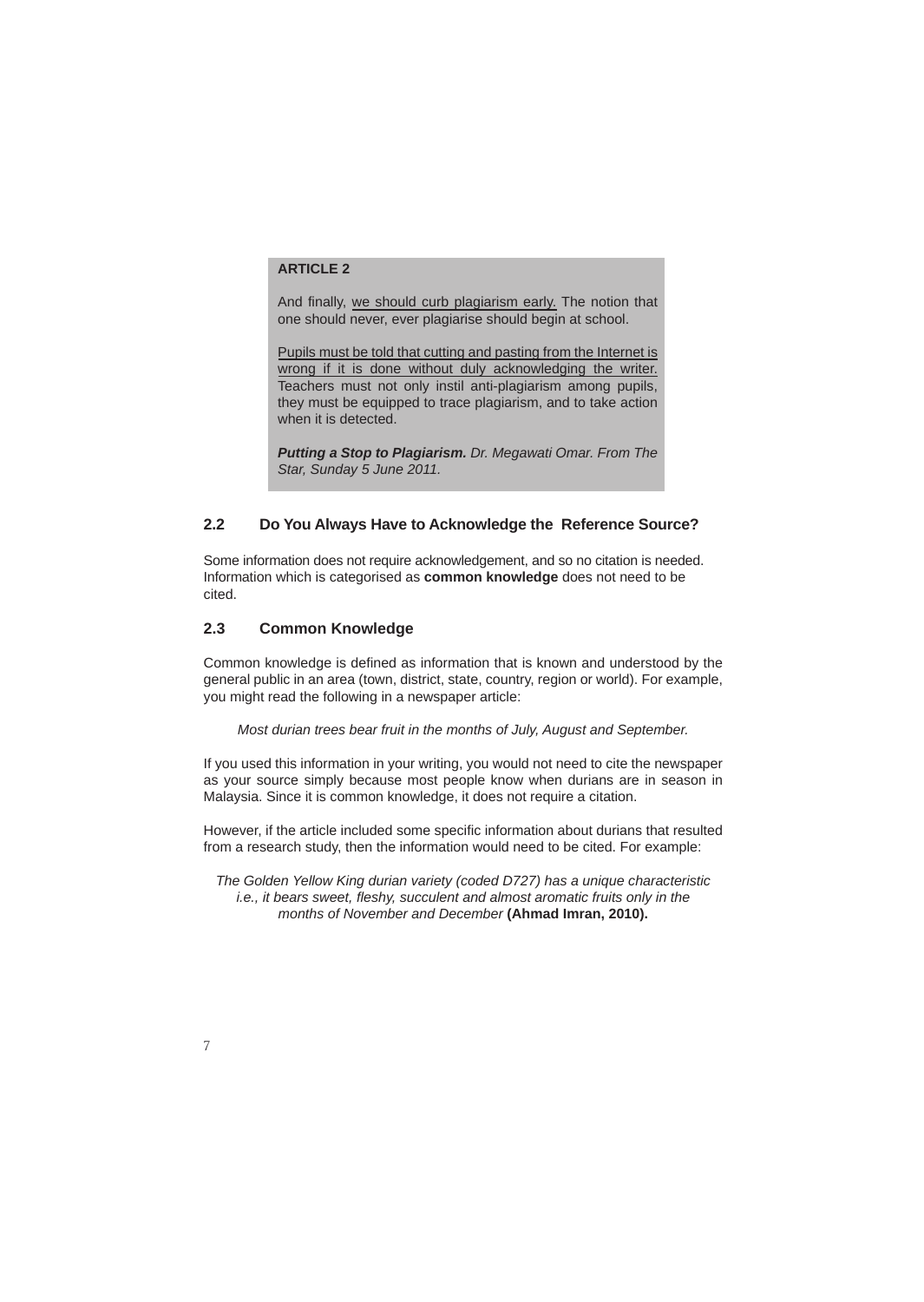Common knowledge may also be known or understood by a group of people in a specialized discipline such as medicine, engineering, law, business, education etc. For example:

> *Physiologically, HIV spreads when normal cells are attacked by retrovirus.*  (Citation is not needed in an article written for doctors)

However, a citation is required if this information contains specific information. For example:

**Maznah Salim (2009)** *found that the spread of HIV retrovirus could be contained within a specific period of time when 500ml dose of agent HJ007 was inserted into the upper left arm of AIDS patients.*

### **3.0 HOW TO FIND REFERENCE SOURCES**

When you are given an academic task (assignment, project or research), the first step is to look for references that are relevant to the topic or subject. The UiTM Library has enormous collections of academic books, periodicals (such as journals and magazines), as well as databases that are easily accessed at all UiTM libraries (Shah Alam and state campuses). You can check out the collections (hard copy or digital) and facilities as well as services available by surfing the website at library.uitm.edu.my/v1/. The websites of state campuses can also be accessed through the same website by clicking the **About Us** button on the main menu.

In addition, you may also find references on the Internet. The Internet provides a massive amount of information that can be accessed through Search Engines such as Google, Yahoo, Google Scholar, e-books, e-libraries and others. However, when you enter a search term, you will receive thousands (or millions) of hits. You need to train yourself to choose only those that have reliable information that is relevant to your topic or subject. This also requires you to be a good time manager as the process of careful reading and selecting of information may take a considerable amount of your time. Above all, you need to be focused when going through the process of finding suitable references to ensure that your valuable time is not wasted. Also, keep a record of the websites that you visit.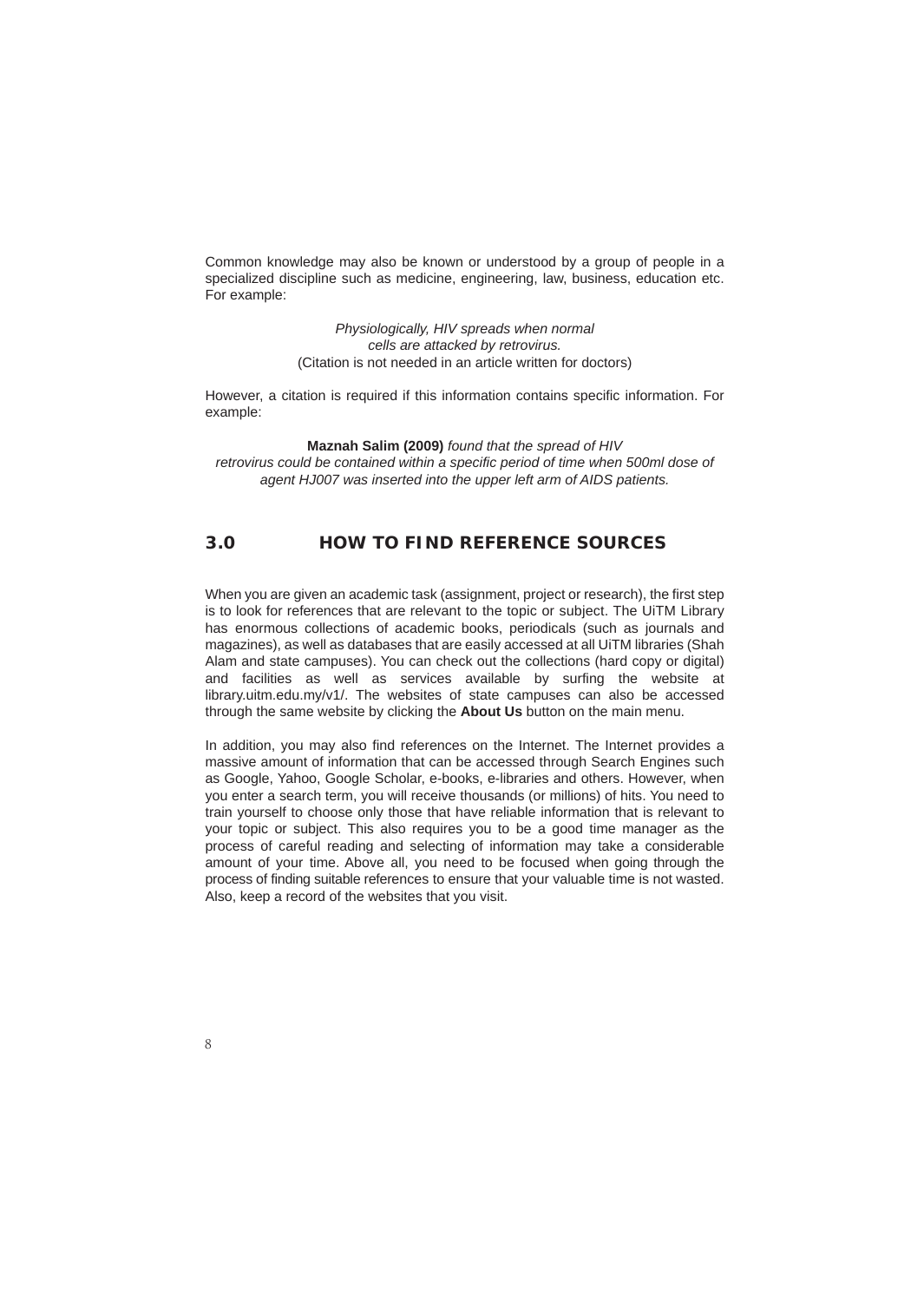### **3.1 Using the UiTM Library**

First, click the **Facilities and Services** button on the main menu, and then, choose the last option called *Research Guide* on the scroll-down menu. A complete list of tools appears on the screen as illustrated below. To locate sources of information, you may choose several tools such as **WebOPAC, Online Databases** and **iRepository.** Click on each of the hyperlinks to get more information on the topic that you are researching.



### **Table 1 List of tools that can be utilised to get sources of information .**

### **Services for Researchers**

Finding Information **Finding Information Resources in PTAR. Do** Search PTAR online catalogs at WebOPAC and WebInfoline **Look for electronic journal articles, statistics, case law, standards, theses and more at** Online databases Read virtually at E Book Find printed journals in the Library by title and locations at Serial Services Search for digitized collection of university's these and more at iRepository Borrow books (eligibility) Use inter-library loan Help build library collections. Recommend new titles **Resources beyond PTAR. Visit** Other library catalogs Malaysia's own union catalog at Katalog Induk Kebangsaan Local journals and magazine at MyULIS Local universities' theses at MYTO List of gateways to Internet resources compiled by subjects at MGIR The Internet Public Library plus the Librarians' index to the Internet at ipl2 National Statistical Offices Websites for world countries statistical profile and system, statistical databases, publication and more http://unstats.un.org/unsd/methods/internatlinks/sd natstat.asp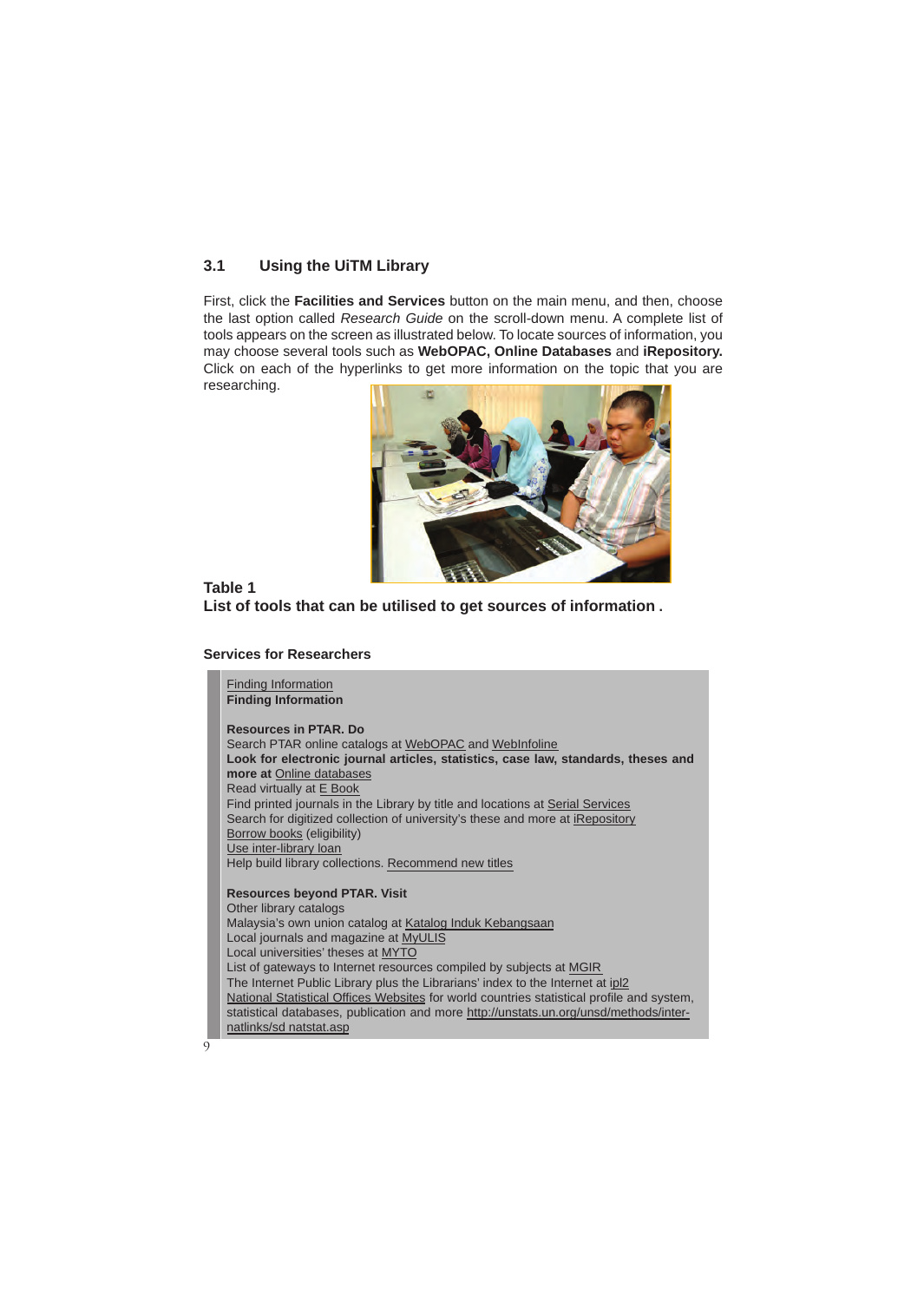At the bottom of the same screen, the library also offers suggestions on how to manage the information that you collect from different sources.

### **Table 2: How to organize your references**

| <b>Organizing your references</b>                                           |  |  |
|-----------------------------------------------------------------------------|--|--|
| Manage your database of references, insert references into your writing and |  |  |
| organize the references at the end of your writings by using                |  |  |
| EndNote Web                                                                 |  |  |
| <b>EndNote Desktop</b>                                                      |  |  |
| Why cite?                                                                   |  |  |
| <b>Tutorials</b>                                                            |  |  |

### **3.1.1 Online Databases**

The UiTM Library provides online databases that link to e-book providers and databases (journal articles, conference papers, news articles, statistics etc). You are able to access relevant information by clicking on the available list or subject list. From there you can narrow down your search to the respective topic or subject. Click on the **Online Databases** hyperlink to get more information on your topic (refer Table 1).

### **3.1.2 EZAccess**

UiTM Library also provides a system called EZAccess which enables you to access the online databases from home. In order to access the system, you need a username and a password. Visit the library and request the username and password from the Reference Librarian. The system has a collection of journal articles from all fields such as Language and Linguistics, Business and Management, Medicine, Pharmacy, Architecture and others.

### **3.1.3 Book Collection (WebOPAC and WebInfoline)**

UiTM library has a huge collection of books. To get details and location of books, click on the **WebOPAC** or **WebInfoline** hyperlinks (refer Table 1).

### **3.1.4 Periodicals**

The library also houses periodicals such as journals, magazines and newspapers. Names and call numbers of printed journals can be obtained by clicking on the **Serial Services** hyperlink. Older issues are bound and can be requested. In certain cases, old versions may be available on microfilm (refer Table 1).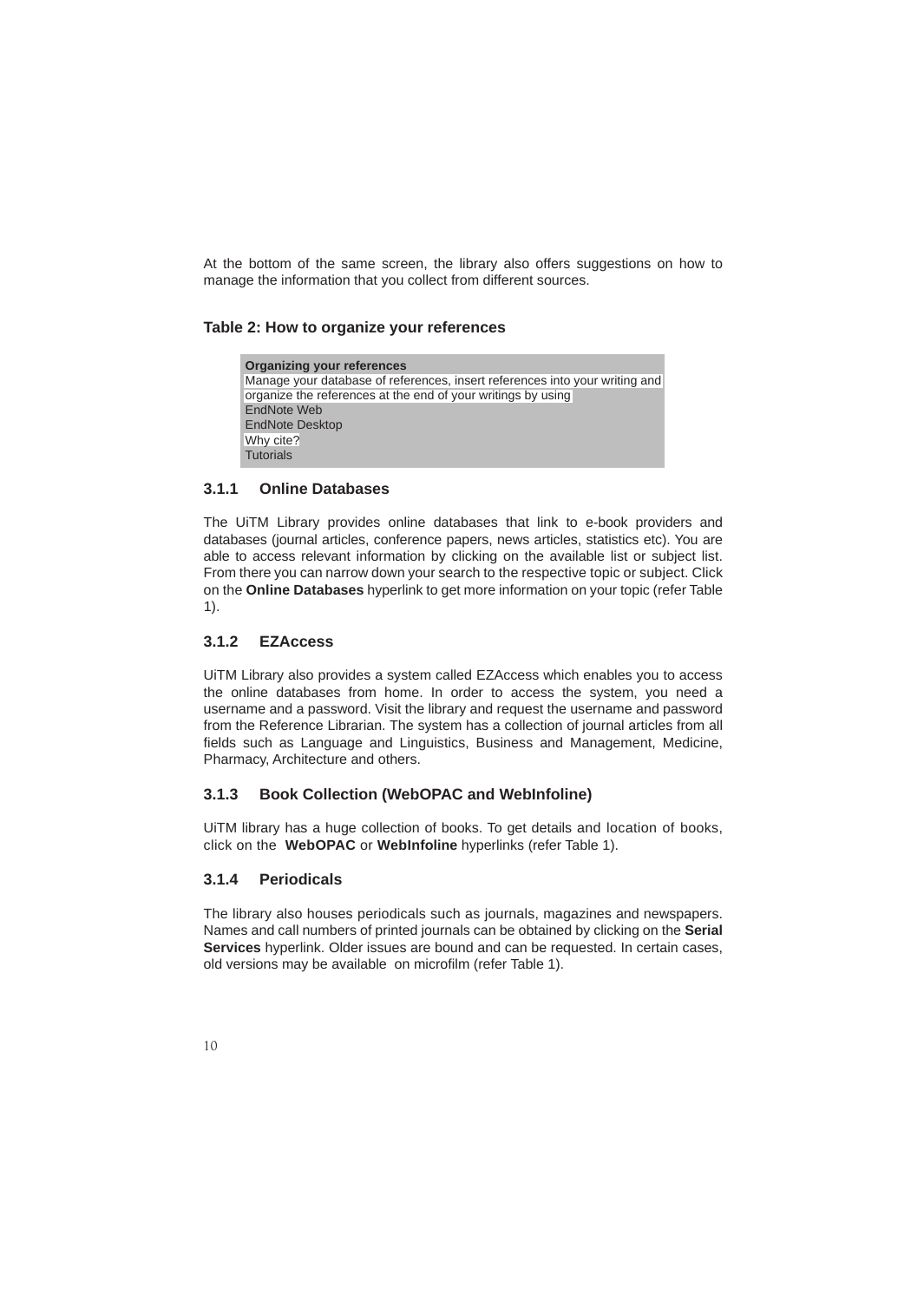### **3.1.5 iRepository**

This repository contains a digitized collection of theses written by UiTM academic staff and other intellectual or research output. Also, it subscribes to Proquest Dissertation Abstracts. Click on the iRepository hyperlink to get information on your topic (refer Table 1).

### **3.2 Using the Internet**

### **3.2.1 Search Engines**

Search engines are software designed to look for any information that has been placed on the Internet (World Wide Web). To locate a search engine, type the phrase *search engine* into the search box of your computer screen and you will get a list of search engines such as Google, Yahoo, Dogpile, Google Scholar, Excite and Bing. Click on your choice of search engine. Once you are on the main page, you can type the keyword(s) taken from the topic you are researching. You may then get hundreds or thousands of hits. Select carefully.

### **3.2.2 e-Journals**

Many e-Journals are available on the Internet. Articles in e-Journals that are provided by vendors can be obtained by paying a subscription fee. For a limited period of time, you can access many journal articles published in various journals. The subscription fee for international vendors is usually very expensive. You should check with UiTM library on journals that are already included in the online databases.

In contrast, some e-Journals are available for free from the Internet. For instance, the TESL-J online journal offers an enormous number of journal articles written by academicians, teachers and educators who want to share their knowledge about teaching of English as a second language. You may want to check on the availability of free e-Journals before you subscribe to any vendor-based e-Journals.

### **3.2.3 Wikipedia**

Wikipedia has 19 million articles written by volunteers from all over the world. The articles can be edited by anyone who can access the website. Due to its easy access by both experts and non-experts, you need to be cautious because the information may not be accurate.

To get information on your topic, type the keywords into the search box on the main page of Wikipedia website at http://en.wikipedia.org/wiki/Main\_Page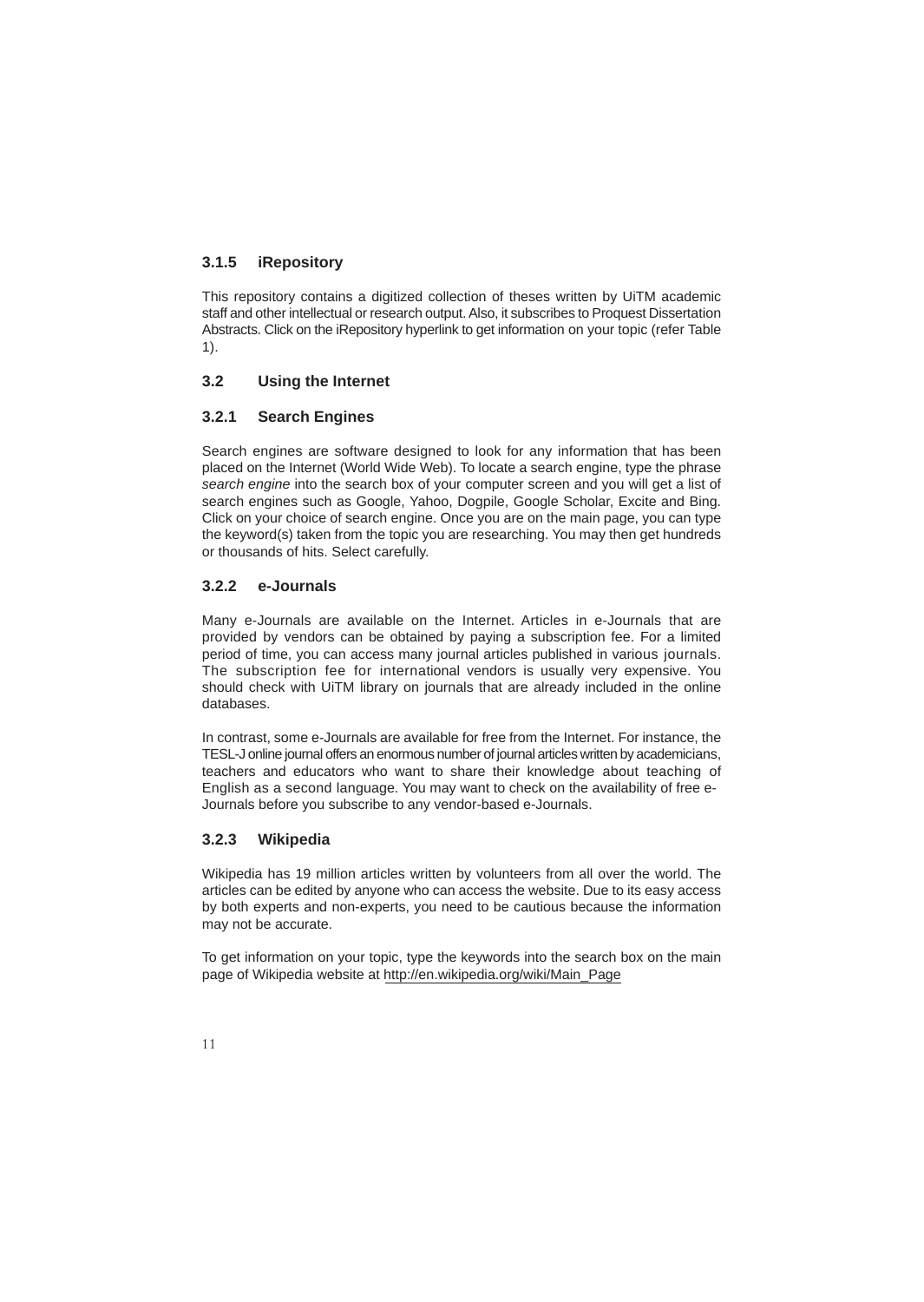### **4.0 HOW TO CITE SOURCES/ DOCUMENT EVIDENCE**

### **4.1 What Is Documenting Evidence?**

When you write an academic paper, you often need to incorporate material from many sources into your own writing, and it is your responsibility to properly acknowledge where the information came from. Documenting evidence refers to the system you use to give credit to your sources, acknowledging that you are using the words, ideas, views, or findings of another person. There are many established citation conventions or styles for citing published sources and they vary from discipline to discipline. Among the most commonly used styles are APA (American Psychological Association) style and IEEE (the Institute of Electrical and Electronic Engineers) style. APA style is used in many social science disciplines, while IEEE style is used in engineering, computer science and other science subject areas. Your lecturer will tell you which system to use, but in this booklet we will explain how to use only APA style and IEEE style.

Both these citation styles have two main parts:

- 1. An in-text citation which is written within a paper
- 2. A full reference list which is written at the end of the paper and provides full details of all the references cited in-text.

Below are examples containing in-text citations in each of the two formats.

### *APA Style*

**LeCompte and Dworkin (1991)** developed a more extensive description of burnout as an extreme type of role-specific alienation with a focus on feelings of meaninglessness, especially as this applies to one's ability to successfully reach students, a finding also supported by **Farber (1998). LeCompte and Dworkin (1991)** identified powerlessness in defining professional roles as being instrumental in creating stress. Additionally, a sense of both physical and mental exhaustion exacerbated by the belief that expectations for teachers are constantly in flux, or in conflict with previously held beliefs, has been cited by numerous researchers as influencing teacher burnout **(Bullough & Baughmann, 1997; Brown & Ralph, 1998; Hinton & Rotheiler, 1998; Esteve, 2000; Troman & Woods, 2001).**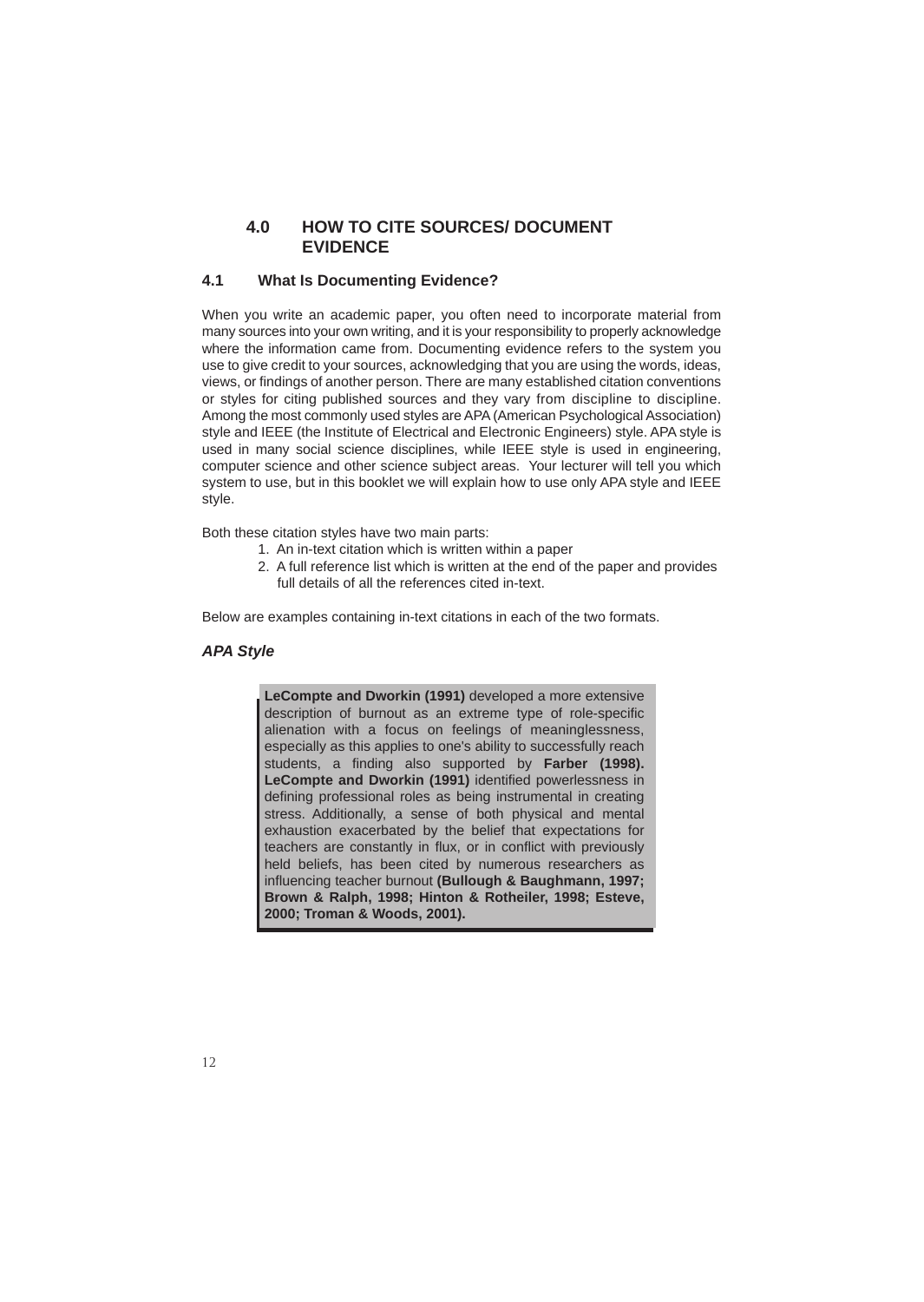### *IEEE Style*

**LeCompte and Dworkin [1]** developed a more extensive description of burnout as an extreme type of role-specific alienation with a focus on feelings of meaninglessness, especially as this applies to one's ability to successfully reach students, a finding also supported by **[2].** Powerlessness in defining professional roles was identified by **[1]** as being instrumental in creating stress. Additionally, a sense of both physical and mental exhaustion exacerbated by the belief that expectations for teachers are constantly in flux, or in conflict with previously held beliefs, has been cited by numerous researchers as influencing teacher burnout **[3, 4, 5, 6, 7].**

Below are the lists of references that would appear at the end of each article.

### *APA Style*

**Note : References are listed in alphabetical order.**

| <b>REFERENCES</b> |                                                                                                                                                                                                       |
|-------------------|-------------------------------------------------------------------------------------------------------------------------------------------------------------------------------------------------------|
|                   | Albee, G. W. (2000). Commentary on prevention and<br>counseling psychology. The Counseling<br>Psychologist, 28(4), 845-853.                                                                           |
|                   | Bennett, K. P. & LeCompte, M. D. (1990). The Way<br>Schools Work: A Sociological Analysis of<br>Education. New York: Longman.                                                                         |
|                   | Brown, M. & Ralph, S. (1998). The identification of<br>stress in teachers. In J. Dunham & V. Varma<br>(Eds.) Stress in Teachers: Past, Present and<br>Future (pp.1-27). London: Whurr Publishers Ltd. |
|                   | Conyne, R. K. (1991). Gains in primary prevention:<br>Implications for the counseling profession.<br>Journal of Counseling and Development, 69,<br>277-279.                                           |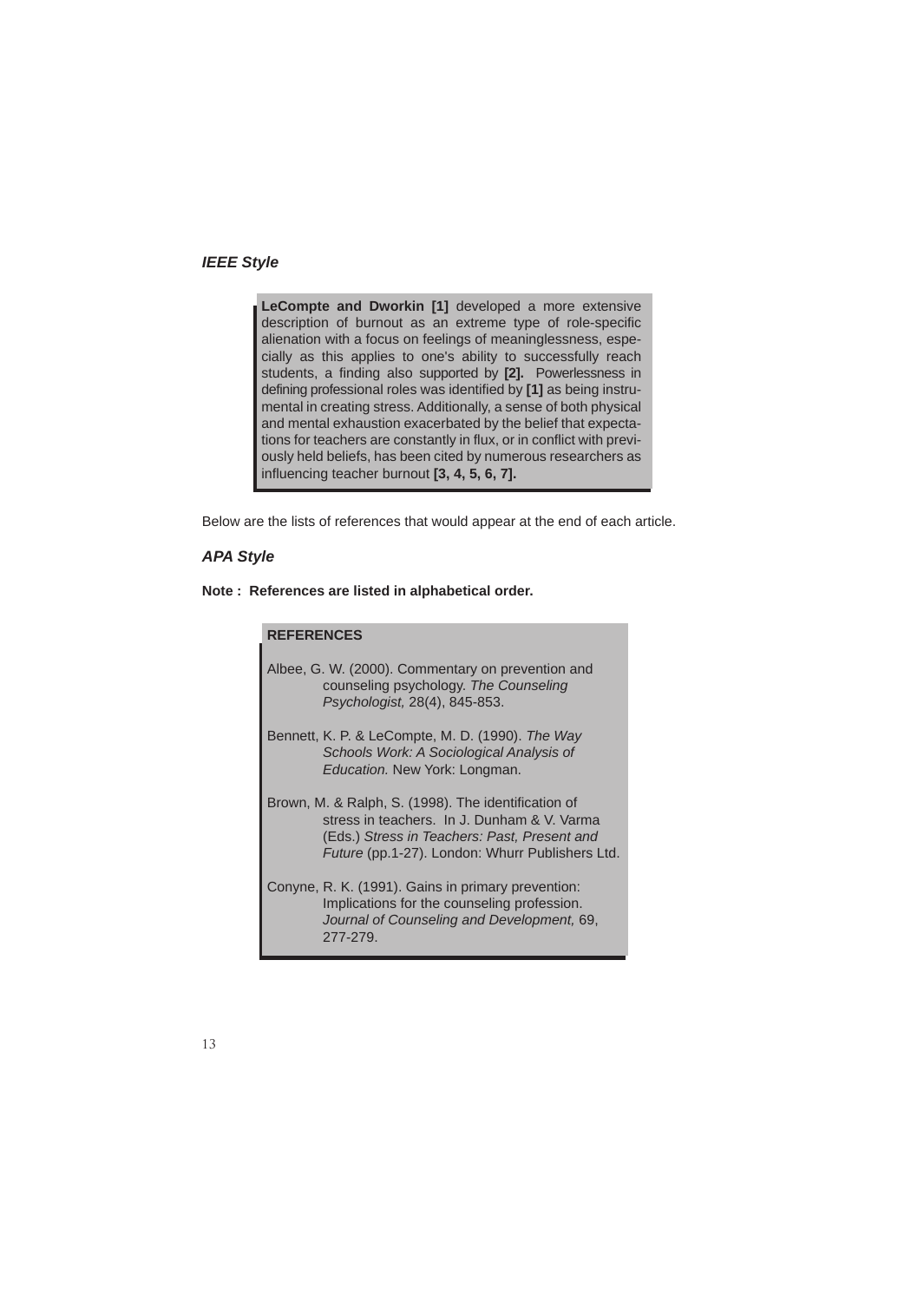### *IEEE Style*

**Note:** References are listed in the order in which they were cited (numerical order) **not** in alphabetical order.

| <b>REFERENCES</b>                                                                                                                                                                                      |  |  |
|--------------------------------------------------------------------------------------------------------------------------------------------------------------------------------------------------------|--|--|
| [1] M.D. LeCompte and A.G. Dworkin. Giving Up On School:<br><b>Teacher Burnout and Student Dropout. Newbury</b><br>Park, CA: Corwin Press, 1991.                                                       |  |  |
| [2] I.A. Farber. Organizational expectations of the novice<br>teacher. Social Psychology of Education, 7, 435-<br>461.2004.                                                                            |  |  |
| [3] R. V. Bullough, Jr. and K. Baughman. "First Year Teacher"<br>Eight Years Later: An Inquiry into Teacher<br>Development. New York: Teachers College Press,<br>1997.                                 |  |  |
| [4] M. Brown and S. Ralph. The identification of stress in<br>teachers. In Stress in Teachers: Past, Present and<br>Future J. Dunham and V. Varma Eds. London:<br>Whurr Publishers Ltd., 1998.         |  |  |
| [5] J.W. Hinton and E. Rotheiler. The psychophysiology of<br>stress in teachers. In Stress in Teachers: Past,<br>Present and Future J. Dunham and V. Varma Eds.<br>London: Whurr Publishers Ltd. 1998. |  |  |
| [6] J.M. Esteve. The transformation of the teacher's role at<br>the end of the twentieth century: New challenges for<br>the future. Educational Review, 5, 197-207, 2000,                              |  |  |
| [7] G. Troman and P. Woods. Primary teachers' stress. New<br>York: Routledge/Falmer, 2001.                                                                                                             |  |  |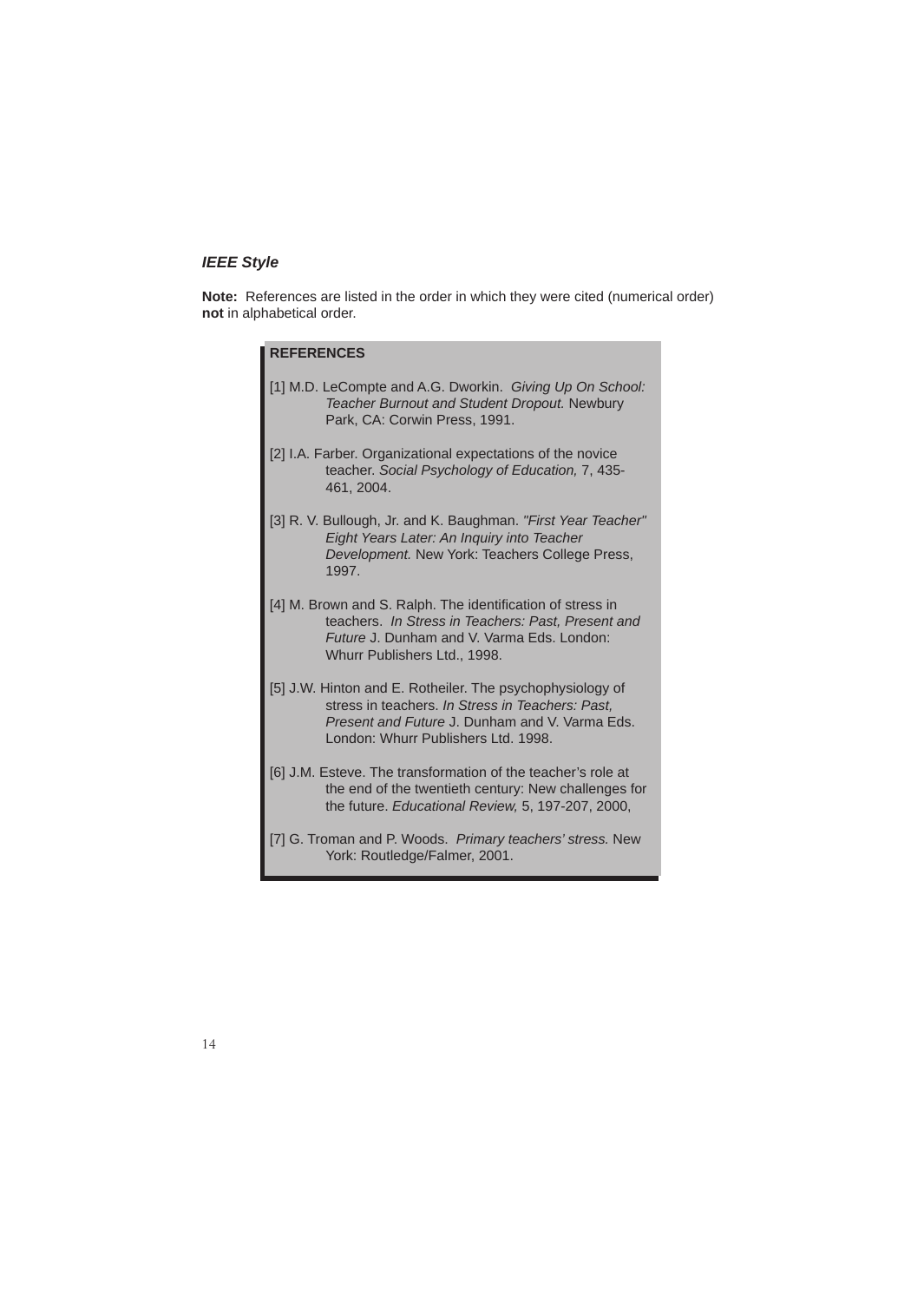### **4.2 Why You Need to Document Sources**

**You need to document sources for the following reasons:**

- To inform your reader that you are building from the ideas and research of others.
- To provide sufficient details for readers to identify the source and to follow it up if they wish.
- To avoid plagiarism by giving appropriate credit where it is due.

Now let us look at each of the two citation systems in more detail, beginning with the APA style.

### *APA STYLE*

### **4.3 APA Style: In-Text Citation**

An in-text citation includes the **author's name and publication date.** You need to include the page number(s) only if you are quoting materials directly from the source. There are several ways in-text citations can be presented. Below are three examples:

- **Blonde (2004)** argues that an effective blog should be interactive, allowing visitors to leave comments and personal thoughts.
- Some researchers have argued that interaction with visitors enabling them to leave comments and personal thoughts makes for an effective blog **(Blonde, 2004).**
- In his **2004** book, **Blonde** argues that when there is interaction, allowing visitors to comment on entries, it leads to an effective blog.

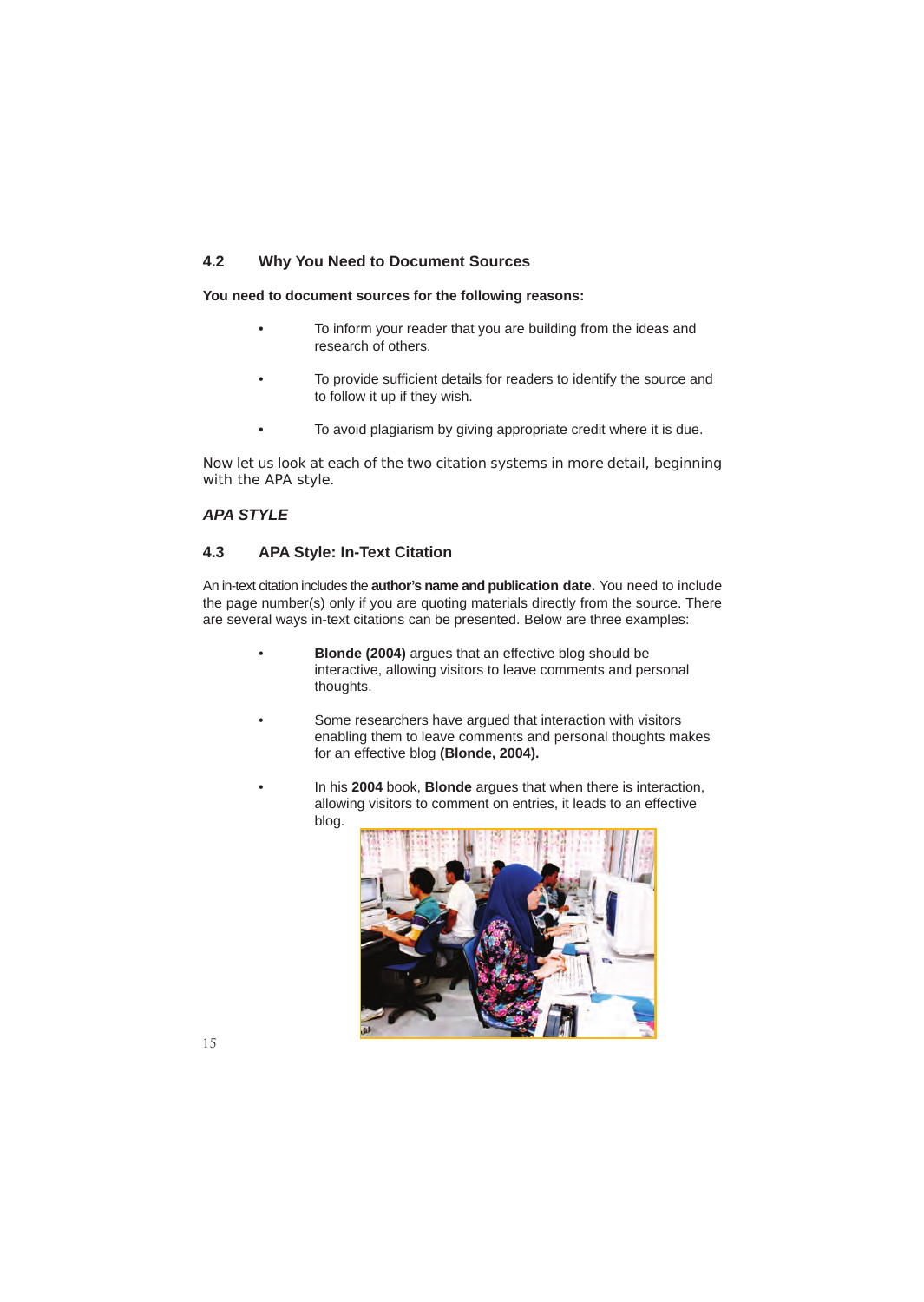Special situations for in-text citations:

| <b>Description</b>                                                                                                                                                                                                       | <b>Examples</b>                                                                                                                                                                  |  |
|--------------------------------------------------------------------------------------------------------------------------------------------------------------------------------------------------------------------------|----------------------------------------------------------------------------------------------------------------------------------------------------------------------------------|--|
| 1. A work with two authors<br>Name both the authors in the text<br>using the word "and" between the<br>authors name and an ampersand (&)<br>when used in brackets.                                                       | Howatt<br><b>Richards</b><br>and<br>(1984)<br>explain<br>is rocket science (Howatt &<br>Richards, 1984).                                                                         |  |
| 2.<br>A work with three to five<br>authors<br>Name all the authors the first time you<br>cite the source. In subsequent<br>citations use the first author's last<br>name followed by "et al." which<br>means and others. | Moore, Lincoln-Roon, Galway and<br>Keck (1996) claim<br>In second citation: Moore et al. (1996)<br>support                                                                       |  |
| A work with no author or an<br>3.<br>anonymous work<br>Cite the source using the title in the<br>introductory phrase.                                                                                                    | One article ("IT in the language<br>classroom" 2007) noted that future<br>teachers will use text, images,<br>sound video and animation as part<br>of their curriculum.           |  |
| A source cited in another<br>4.<br>source                                                                                                                                                                                | Galway's study shows that learners<br>appear to respond better to corrective<br>feedback when they are aware that<br>they are being corrected (as cited in<br>Lightbrown, 1999). |  |
| 5.<br>Two or more works by the<br>same author in the same year<br>Use lower-case (a,b,c) with the year<br>in the in-text citation. The earliest<br>publication in that year will start with<br>the letter "a".           | Rayson (2010a) illustrated that<br>Research<br>Rayson<br>(2010 <sub>b</sub> )<br>by<br>specifies that                                                                            |  |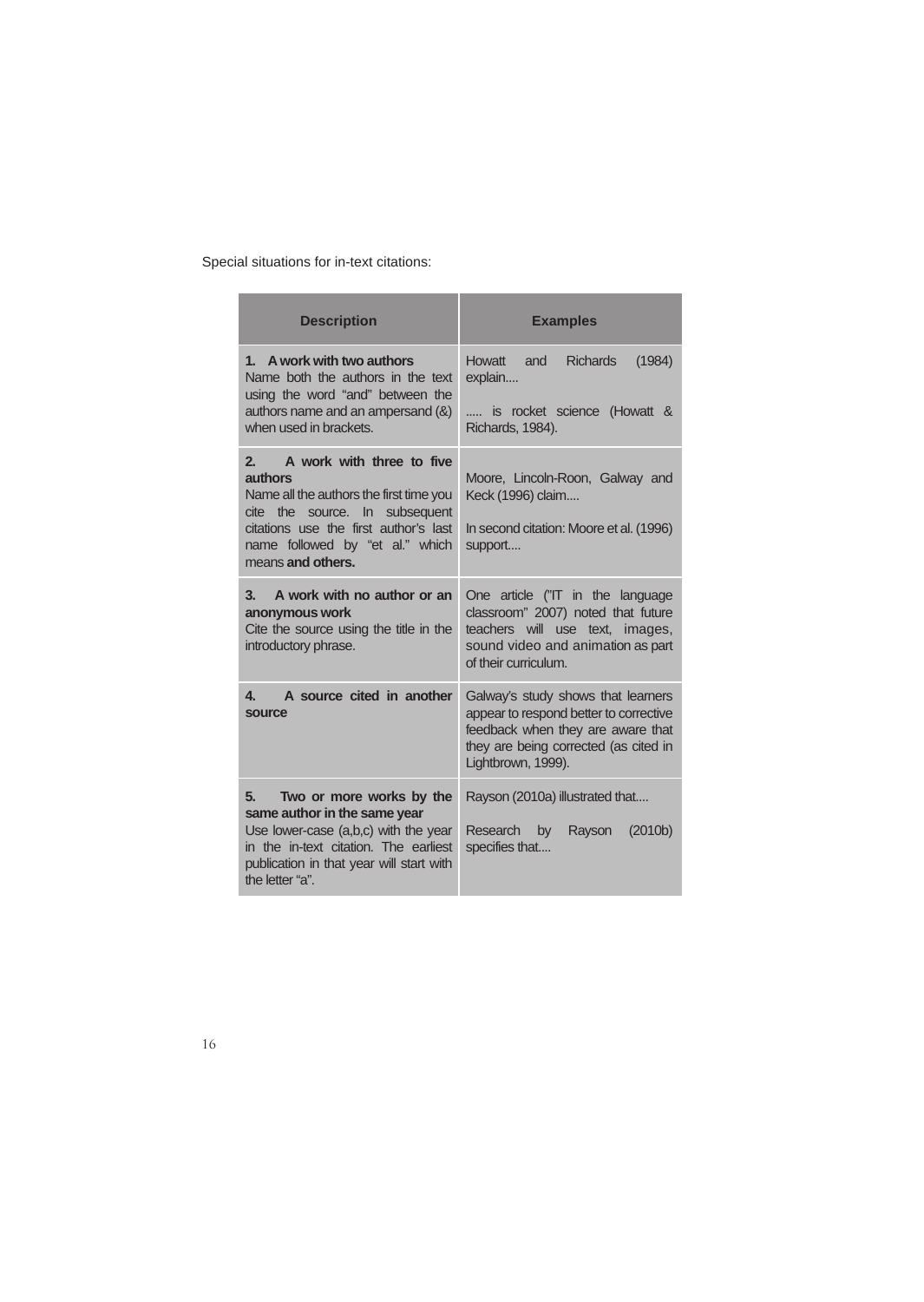### **4.4 APA Style: Reference List**

A reference list differs from a bibliography list. A bibliography is a list of all the sources you consulted when doing your assignment; however, you may have not used material from all the sources when you actually wrote the paper. A reference list, on the other hand, includes only the references for material that you included in the actual writing of the assignment. Sources that you consulted but did not refer to in your writing are NOT included in a reference list. In other words, the reference list contains details of the sources of all the in-text citations you included in your writing. If there is no in-text citation from a source, that source does not appear in the reference list.

### **Guidelines for Writing the Reference List, APA Style**

- The reference list begins on a new page.
- Use one-and-a-half spacing both within and between references.
- Name all authors; do not use "et al."
- For Western names, record the author's surname first. Do not use the author's first or middle names; use only their initials and leave a space between initials.
- Do not rearrange the order of authors in a work with more than one author.
- If there is more than one author, separate the names with a comma and use an ampersand (&) before the last author's name.
- Works of the same author are listed by year of publication. Begin with the earliest year.
- Organise the entries alphabetically by the author's name, or article title if there is no author.
- For entries of Malay, Chinese and Indian authors' names, refer to the following table: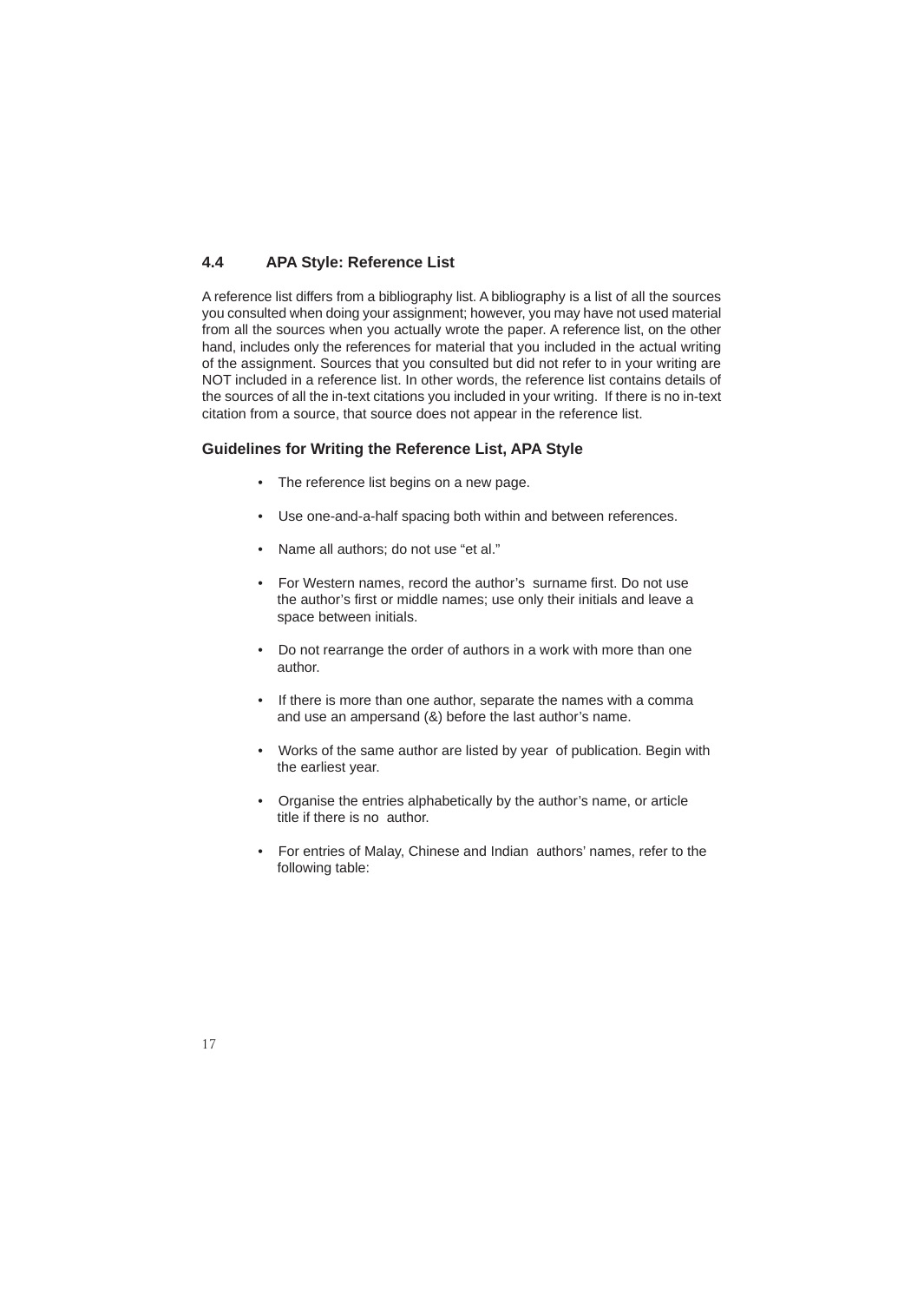| <b>Description</b>                                                                                                                                                                                                                                                                              | <b>Examples</b>                                                                          |  |
|-------------------------------------------------------------------------------------------------------------------------------------------------------------------------------------------------------------------------------------------------------------------------------------------------|------------------------------------------------------------------------------------------|--|
| <b>Malay names</b><br>Enter the name as it appears in the<br>original text. Do not include titles<br>(Dato', Haji, Tun, Dr.)                                                                                                                                                                    | Suhaila Yakob<br>Ungku Mohd Amin                                                         |  |
| <b>Chinese names</b><br>Enter the surname first, followed by<br>the initials of the Chinese given<br>name. If a name of Chinese origin<br>contains both Chinese and non-<br>Chinese given names, list the<br>surname first, followed by the initials<br>of the non-Chinese and Chinese<br>names | Pang, Chu Yen<br>Tong, J.K.W. (The name appears in<br>the source as Julian Tong Kee Wat) |  |
| Indian names<br>Enter the name as it appears in the<br>original text. Omit the s/o, d/o, a/p,<br>$a$ /l.                                                                                                                                                                                        | Mahendra Karuthan. (The name<br>appears in the source as Mahendra<br>a/l Karuthan)       |  |

### **4.4.1 BOOKS**

### **4.4.1.1 Basic format for a book with one author**

First author's Last Name, Initial(s). (Year of publication). Title. Publication City: Publisher.

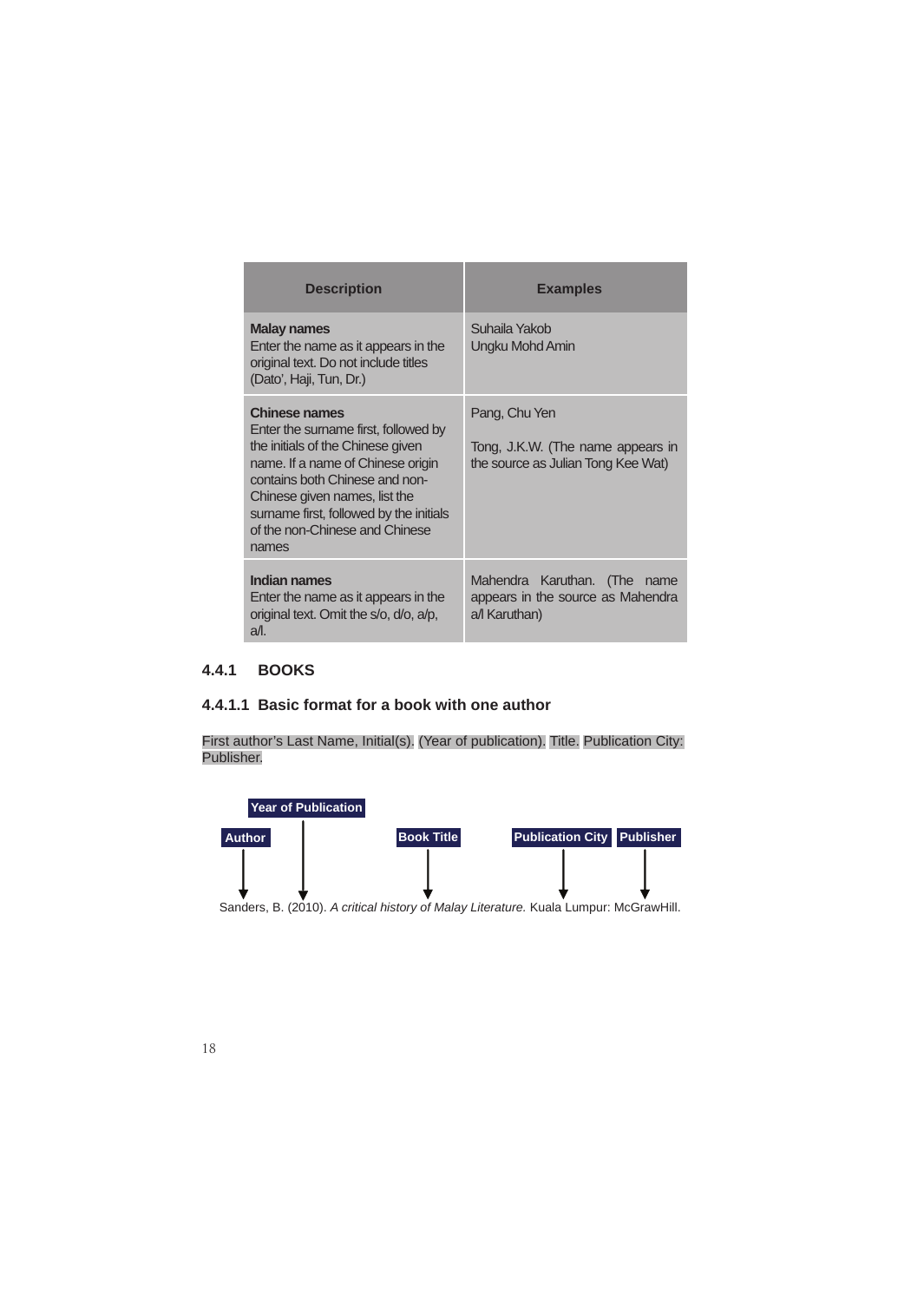### **4.4.1.2 Book with two or more authors**

 Pharr, D., & Buscemi, S. ( 2009). *Writing today: Contexts and options for the real world*. Thousand Oaks, CA: Sage Publications.

### **4.4.1.3 Chapter in an edited book**

 Aston, C. (1991). Education, skill formation, and economic development: The Singaporean approach. In A. H. Hasley, H. Lauder, P.Brown and A.Wells (Eds.), *Education, culture, economy and society*  (pp.207-218). New York: Oxford University Press.

### **4.4.1.4 Book with no author or editor**

*Longman dictionary of contemporary English.* (1995). London: Longman.

### **4.4.2 PERIODICALS**

### **4.4.2.1 Article from a scholarly journal**

First author's Last Name, Initial(s), & Second Author's Last Name, Initial(s). (Year of Publication). Title of article. *Title of Journal, volume* (issue), page(s)



### **4.4.2.2 Article in a newspaper**

Chong, L. (2011, May 26). Python slithers away. *The Star*, pp. N3.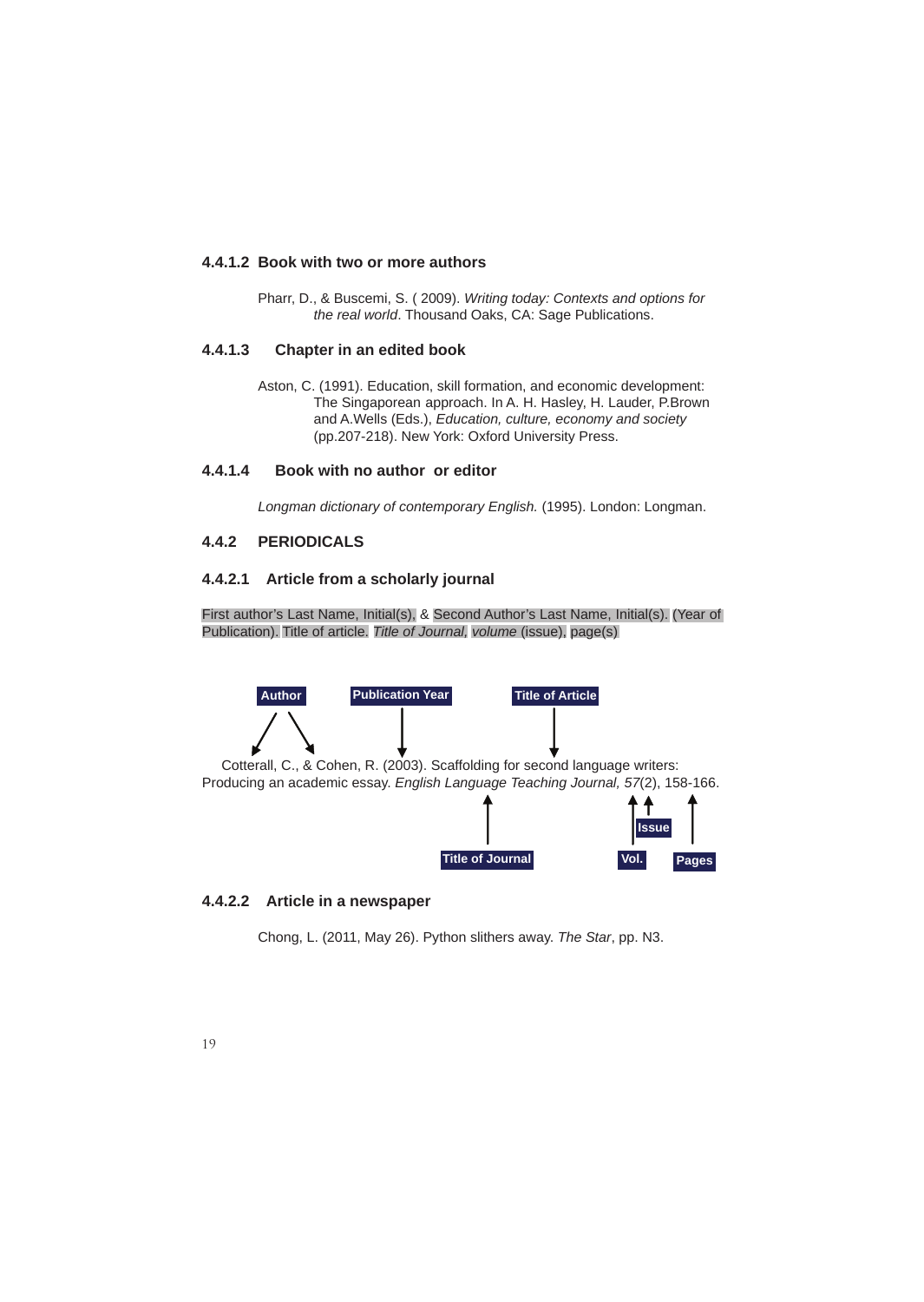### **4.4.2.3 Article in a magazine published monthly**

Jonathon, C. (2008, April 15). Delightful Daisies. *Home*, *34*, 23-26.

### **4.4.2.4 Newspaper/magazine article, no author**

 Easy, healthy dishes that span the globe. (1986, October 21). *The Guardian*, pp. 4.

### **4.4.2.5 Newspaper article, letter to the editor**

 Kamala, P. (1986, October 21). The police protection that women want. [Letter to the editor]. *The Star*, pp. 12.

### **4.4.3 APA FORMS FOR ELECTRONIC SOURCES**

Citation methods for electronic sources continue to evolve and be refined. For the most up-to date information on APA forms for electronic sources, visit www.apa.org

**Note:** In recent years, DOI numbers have been introduced to identify electronic materials. DOI is the abbreviation for **digital object identifier.** DOI numbers are used to identify works such as texts, images, audio or video items, and software.

### **4.4.3.1 Article from online journal with** *DOI*

Author's Last Name, Initial(s) (up to six names). (Year of Publication). Title of article. *Title of Journal*, *volume* ( issue if paginated by issue), page(s). doi:DOI NUMBER

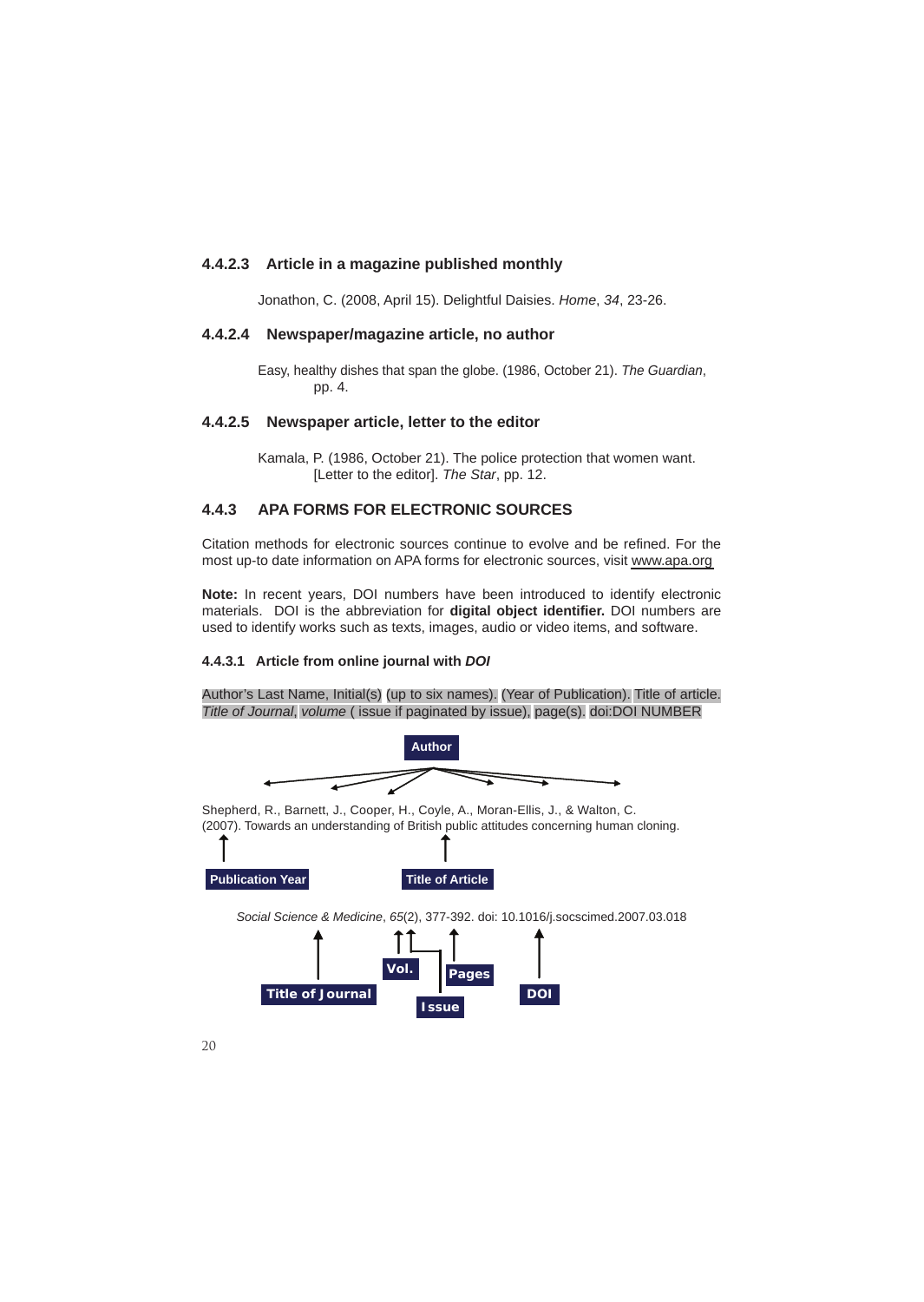### **4.4.3.2 Article from an online journal with no** *DOI*

Jackson, A. & Keith, R. (2005). The development of an indigenous knowledge program in an Indonesian Batak language immersion school. *Anthropology and Education Quarterly, 36*(1), 57-72. Retrieved from http://www.cas.imu.edu/jbe/twocont.html

### **4.4.3.3 Online newspaper or magazine article**

Bloom, G. (2010, April 5). Quake that shook Japan. *The Japanese Sun.*  Retrieved from http://www.japansun.co.jn

### **4.4.3.4 Article from a website ( no date )**

Steels, C. (n .d). Depression among teens. Retrieved from http://www.asianteenvogue.com

### **4.4.3.5 Weblog ("blog") or online posting**

Wadard. (2009, June 15). Australia's climate bill may be scuttled [Web log message]. Retrieved from http://globalwarmingwatch.blogspot.com/

### *IEEE STYLE*

### **4.5 IEEE Style: In-text Citation**

In the IEEE system of in-text citations, reference **numbers** are used to refer to sources, instead of author's name and publication date as used in the APA system. Each new source is given the next number in sequence. Author's names may be mentioned when information is integrated into your sentence, but in general authors are not mentioned; the reference number is used instead of the author's name. If you quote directly from the source, you should use quotation marks and include the page number together with the reference number; for example, [6: 57] means the material is take from page 57 of the 6th reference source.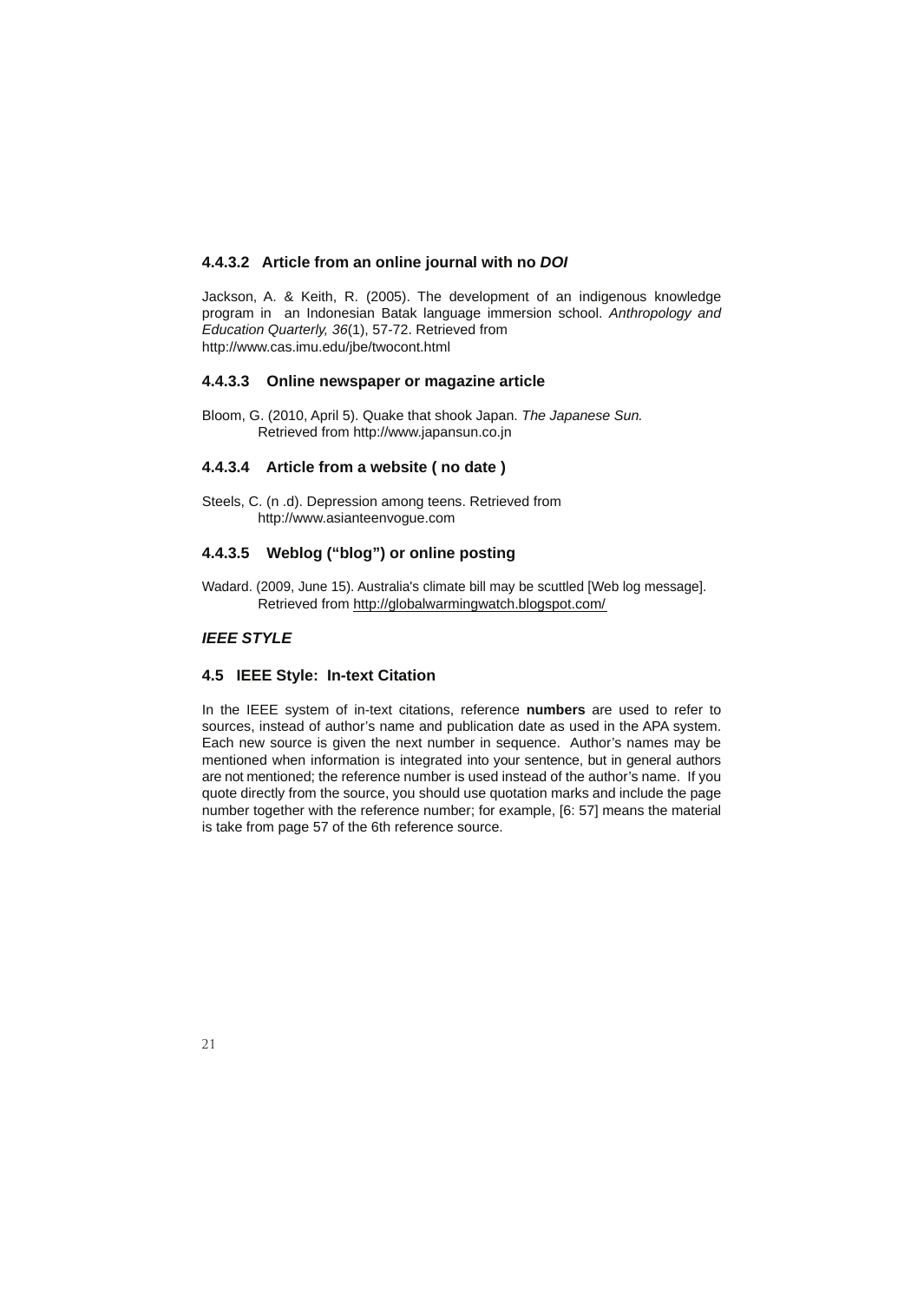Here are some examples:

- The theory of wind turbine energy has been known for decades **[1-3]** •
- Thornbeck **[8]** has argued that ...... •
- Several recent studies **[4], [5], [11], [15]** have found evidence that .....
- According to WorldWatch, "the average American emits 23 tonnes of carbon dioxide into the atmosphere every year" **[6: 57].**
- The data are supported by **[11-13]**, but have been questioned in more recent studies **[8], [15], [17].** •
- Duncan **[2]** and Newman **[4]** both investigate the efficiency of wind power. •
- The efficiency of wind power has been investigated **[2], [4].** •

### **Some points to note for IEEE in-text citations:**

- Numbers are enclosed within square brackets.
- References are numbered and appear in the order they occur in the text.
- If several sources support the same point, include all numbered references.
- If a reference is re-cited later in the text, the same number is given to it; in other words, each source is identified by only one reference number.

### **4.6 IEEE Style: Reference List**

The reference list contains details of the sources of *all* the **in-text citations** you included in your writing. If there is no in-text citation from a source, that source does not appear in the reference list.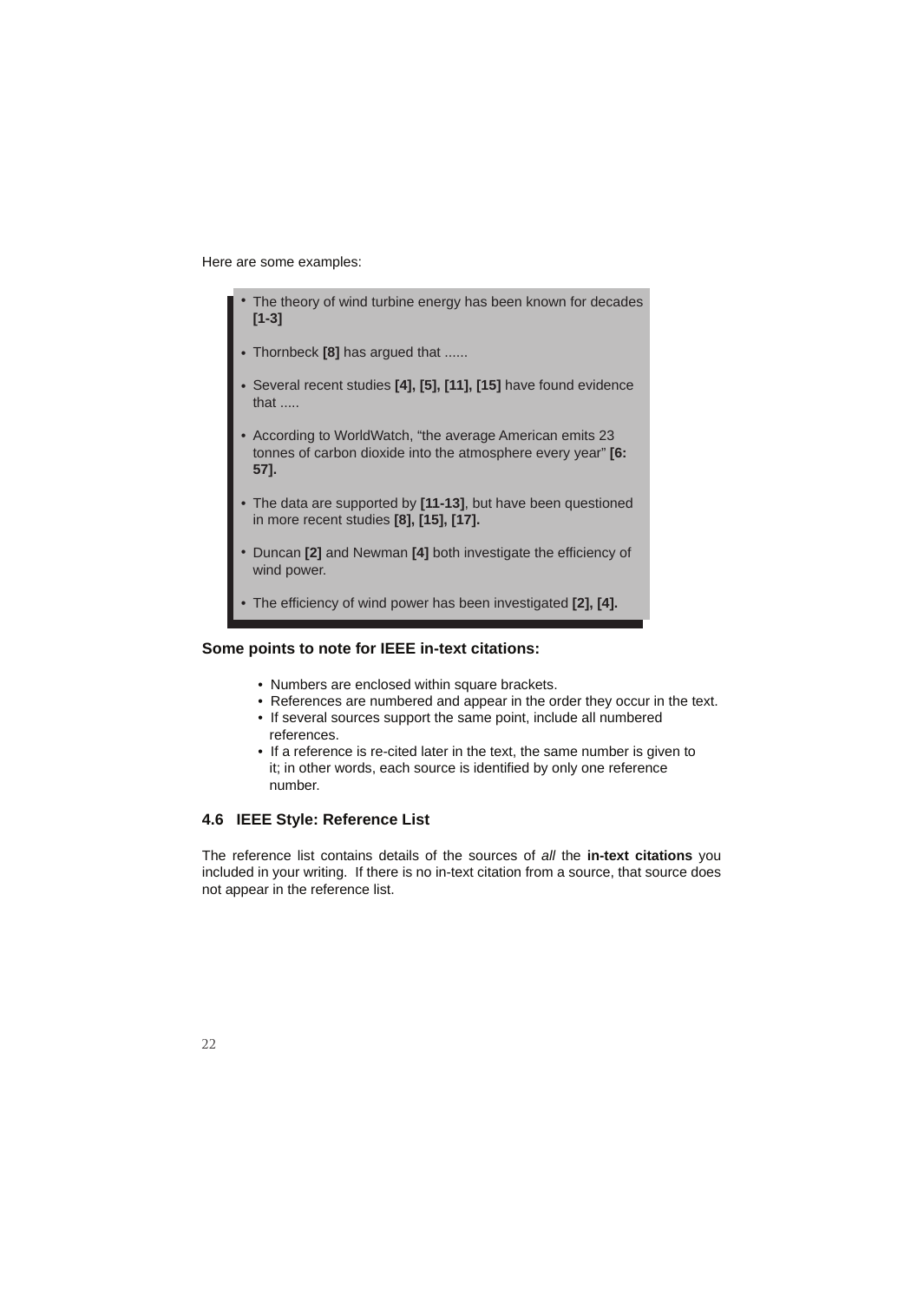### *Guidelines for Writing the Reference List, IEEE Style*

- The reference list begins on a new page.
- Use one-and-a-half spacing both within and between references.
- Organise the entries numerically, from [1] to the highest number used.
- If a source has more than six authors, use only the name of the first author and et al.
- For Western names, record the author's initials first, followed by the surname. Do not use the author's first or middle names; use only their initials and leave a space between initials.
- Do not rearrange the order of authors in a work with more than one author.
- If there is more than one author, separate the names with a comma and use "and" (**not** &) before the last author's name.
- For entries of Malay, Chinese and Indian authors' names, refer to section 4.4, above.
- Abbreviate the titles of journals
- Names of months (except May, June and July) are abbreviated to the first three letters (Jan., Feb., Mar.)
- Capitalise all key words in titles of books.

### **4.6.1 BOOKS**

### **4.6.1.1 Basic format for a book with one author**

First author's Initial(s) Last Name, Title, Publication City: Publisher, (Year of Publication).



B. Sanders. *A Critical History of Malay Literature*. Kuala Lumpur: McGrawHill, 2010.

### **4.6.1.2 Book with two to six authors**

 D. Pharr and S. Buscemi. Writing Today: *Contexts and Options for the Real World.* Thousand Oaks, CA: Sage Publications, 2009.

### **4.6.1.3 Book with more than six authors**

 J. Hansen et al., *Interpersonal Communication and Impression Management.* London:Routledge, 2010.

### $2<sup>2</sup>$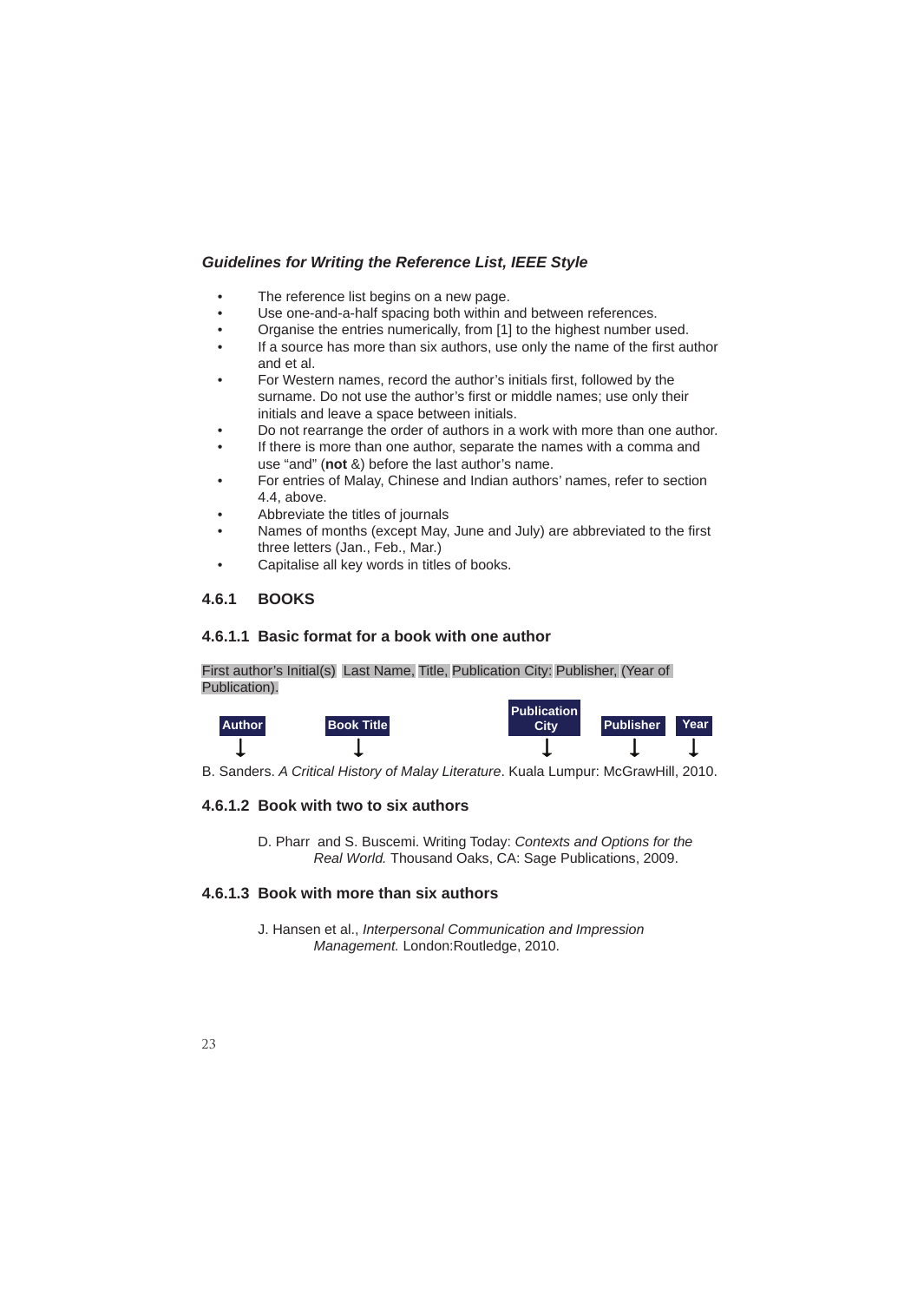### **4.6.1.4 Chapter in an edited book**

 C. Aston. "Education, skill formation, and economic development: The Singaporean approach." *In Education, Culture, Economy and Society,* A.H. Hasley, H. Lauder, P.Brown and A.Wells Ed. New York: Oxford University Press, 1991.

### **4.6.1.5 Book with no author or editor**

*Longman Dictionary of Contemporary English*. London: Longman, 1995.

### **4.6.2 PERIODICALS**

### **4.6.2.1 Article from a scholarly journal**

First author's Initial(s) Last Name and Second Author's Initial(s) Last Name. Title of article. *Title of Journal,* Volume (Issue), (Month) Year of Publication), Page(s). [Use the standard abbreviation of the journal name if it has one.]



C. Cotterall and R. Cohen. "Scaffolding for Second Language Writers: Producing an Academic Essay," *Eng. Lang.Teaching J.,* vol. 57, no.2, pp. 158-166, 2003.



### **4.6.2.2 Article in a newspaper**

L. Chong, "Python Slithers Away", *The Star,* (May 26, 2011), sec. N p.3.

### **4.6.2.3 Article in a magazine published monthly**

C. Jonathon, "Delightful Daisies", *Home,* (Apr.15, 2008), 34, 23-26.

### **4.6.2.4 Newspaper/magazine article, no author**

 "Easy, Healthy Dishes that Span the Globe", *The Guardian,* (1986, Oct. 21, 1986). p.4.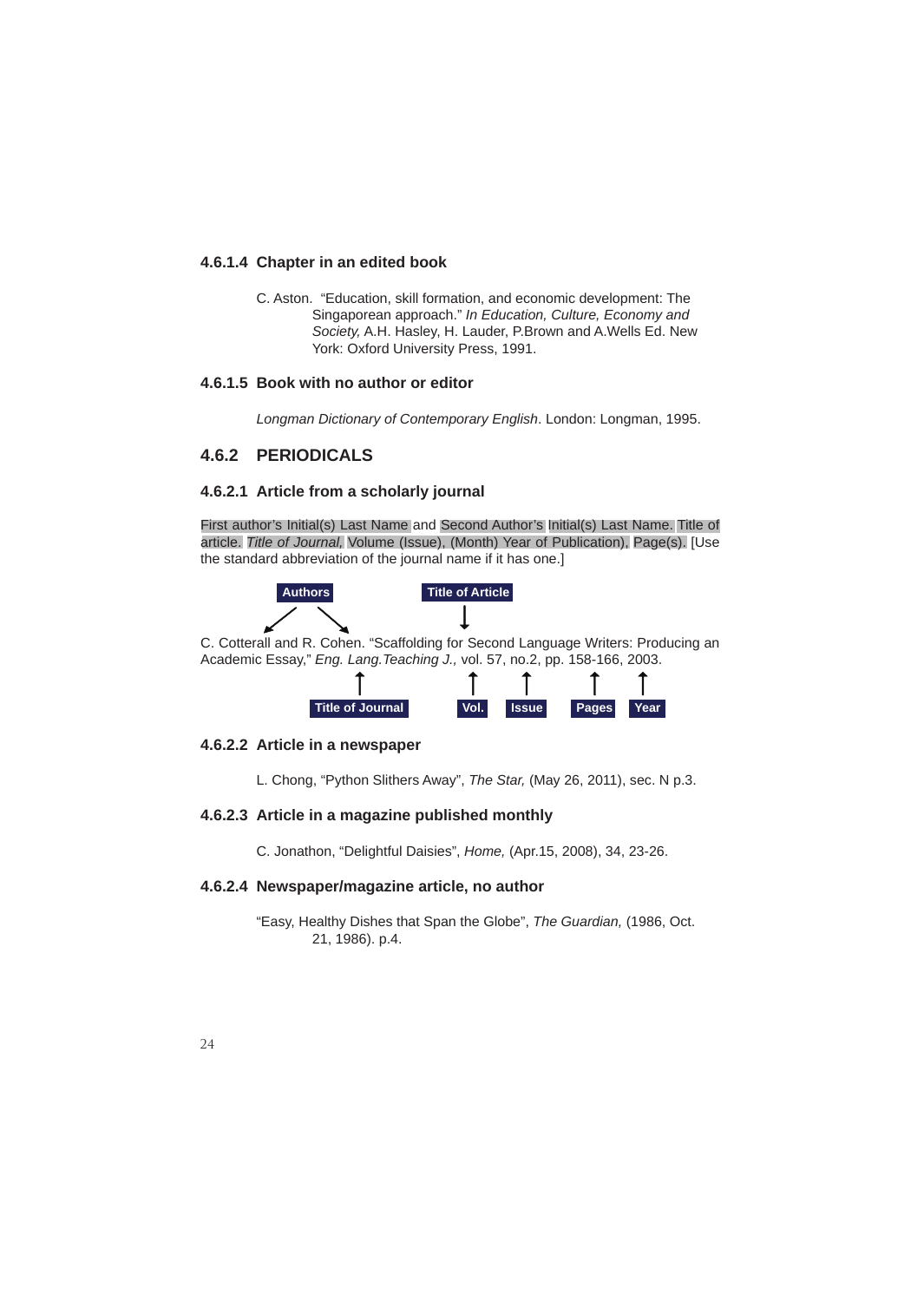### **4.6.2.5 Paper in a Proceeding/Conference**

 P. Matsuo and S. Sumner, "A Study of Item and Factor Analysis," in *Proc. IOOC-ECOC'95,* 1995, pp. 63-72.

### **4.6.3 IEEE FORMS FOR ELECTRONIC SOURCES**

### **4.6.3.1 Article from online journal with a DOI**

Author's Initial(s) Last Name (up to six names), Title of article, *Title of Journal,* Volume, Number (if paginated by issue), (Month/Year of Publication), Page(s). [Online] doi:DOI NUMBER



R. Shepherd, J. Barnett and H. Cooper, "Towards an Understanding of British Public Attitudes Concerning Human Cloning", *Soc. Sc. & Med.*, vol. 65, no. 2, 2007, pp. 377-392 [Online]





### **4.6.3.2 Article from an online journal with no DOI**

 A. Jackson and R. Keith, "The Development of an Indigenous Knowledge Program in an Indonesian Batak Language Immersion School", *Anthropology and Education Quarterly,* vol. 36, no.1, 2005, pp.57-72. [Online]. Available: http://www.cas.imu.edu/jbe/twocont.html [Accessed Feb 10, 2009].

### **4.6.3.3 Online newspaper or magazine article**

 G. Bloom, "Quake that Shook Japan, *The Japanese Sun,* (Apr 5, 2008) [Online] Available: http://www.japansun.co.jn [Accessed Apr 25, 2011]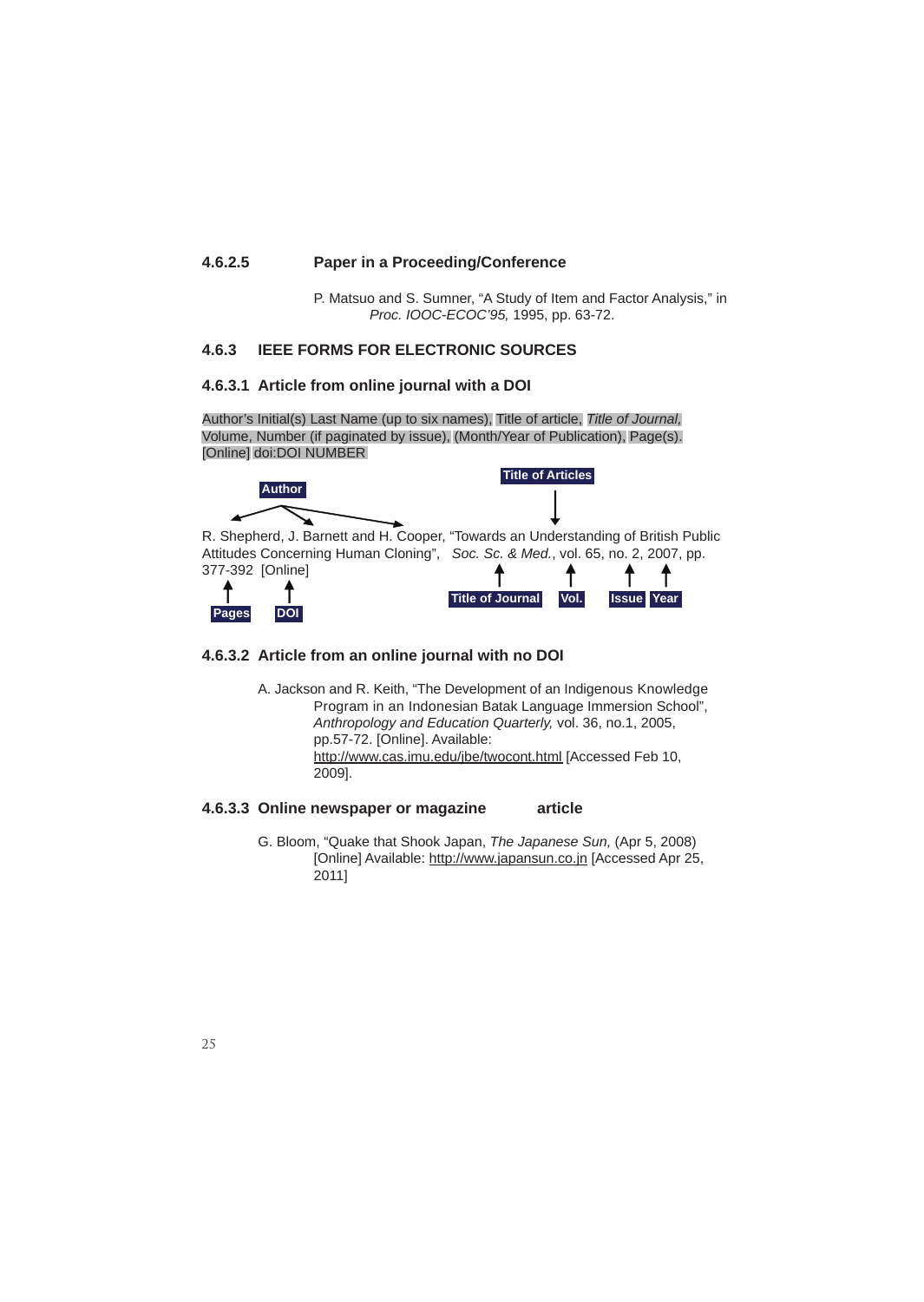### **4.6.3.4 Article from a website**

 C. Steels, "Depression among Teens".http://www.asianteenvogue.com (n.d.) [Accessed Nov 5, 2009]

### **4.6.3.5 Weblog ("blog") or online posting**

 T. Wadard, "Australia's Climate Bill may be Scuttled" [Web log message]. http://globalwarmingwatch.blogspot.com/ (June 15, 2009) [Accessed Jan 8, 2011]

### **5.0 HOW TO AVOID PLAGIARISM**

### **5.1 Quoting Text**

### **5.1.1 What is Quoting Text?**

 Quoting is the exact reproduction of spoken or written words of another speaker or writer.

 Quotations match word for word, are often short sections of a text, appear between quotation marks, and original source and page number(s) have to be cited.

### **5.1.2 When to Quote Text**

 Quote only when there is a good reason to use a direct quotation. Quoting should be kept to the minimum and should support your own work, not replace it.

Quote text:

- When the author conveys strong evidence, written in an unusual, insightful or entertaining way.
- When you want to introduce the author's stand that you may want to discuss.
- When an authoritative quote supports an important point you are making.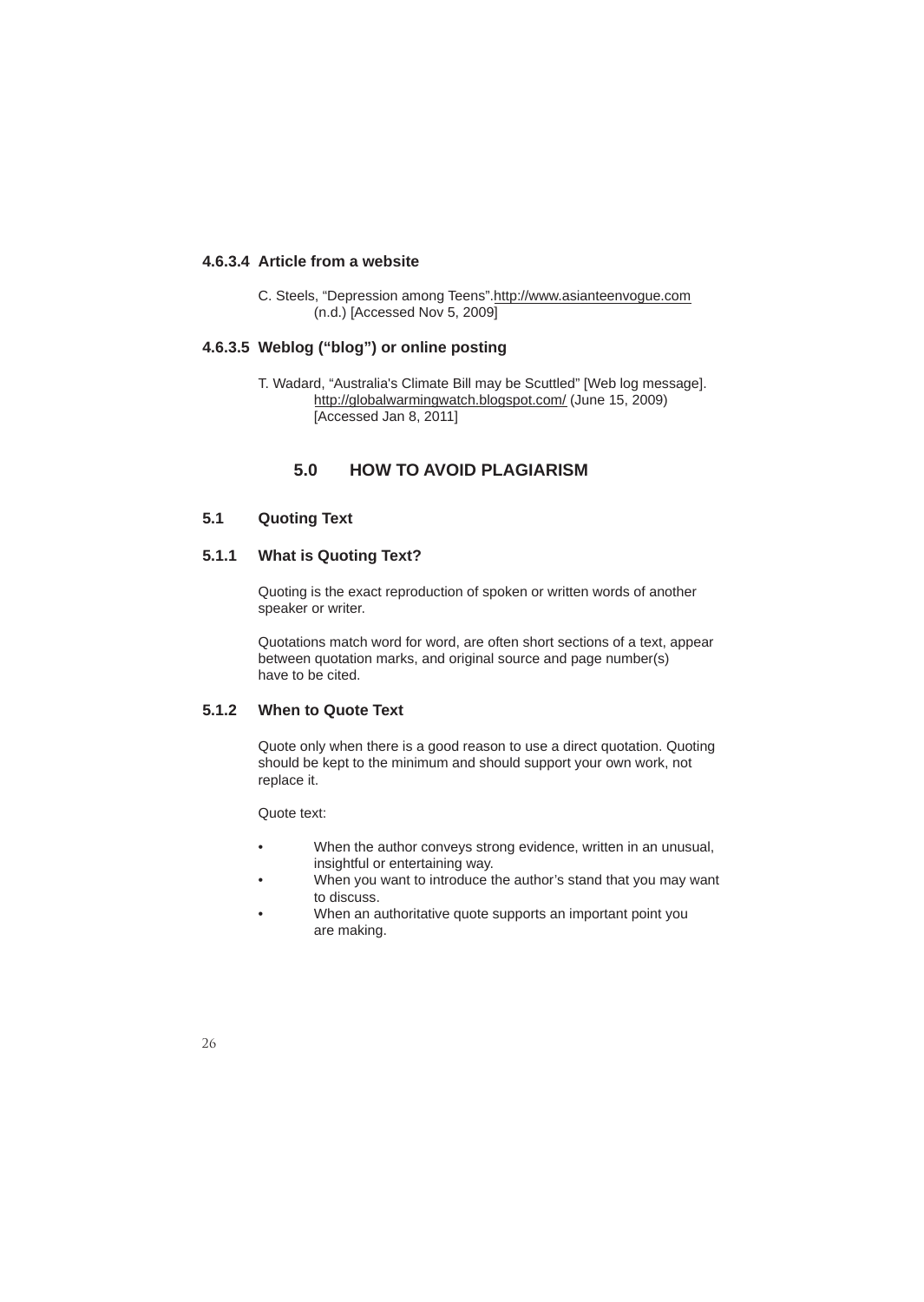### **5.1.3 When NOT to Quote Text**

- Do not quote just to fill space
- Do not quote text as a substitute for thinking
- Do not quote text because it is easier than paraphrasing.

### **5.1.4 Types of Quotes**

Material can be quoted in two ways :

- **Block quotation**
- Integrated quotation

### **5.1.4.1 Block Quotation**

 A block quotation is a longer quotation of 40 words or more. It must be set as a new paragraph, with no quotation marks. The citation and page number should be provided.

### *Example*

According to Tapscott (1997), a leading thinker, in his acclaimed volume, *Growing up Digital: The Rise of the Net Generation:*

> Computers in the school can have a positive impact in learning and thereby intellectual development. Computers are more effective teaching devices because processing computer operations mirrors the operations of the human cognitive system as information travels from sensory memory to short-term memory and long term-memory. They also enable self-paced and student oriented learning as opposed to "one-size-fits-all learning". (pp.100-1)

### **5.1.4.2 Integrated Quotation**

 An integrated quotation is written as part of your sentence. The exact text should be in quotation marks and the source citation as well as page number should be provided.

### *Example*

 Bellafonte (1992, p. 61) argues that "bungee-jumping, the non-art of flinging yourself in midair with an ankle strapped to elastic, can be an exhilarating thrill in an otherwise dreary nine-to-five existence."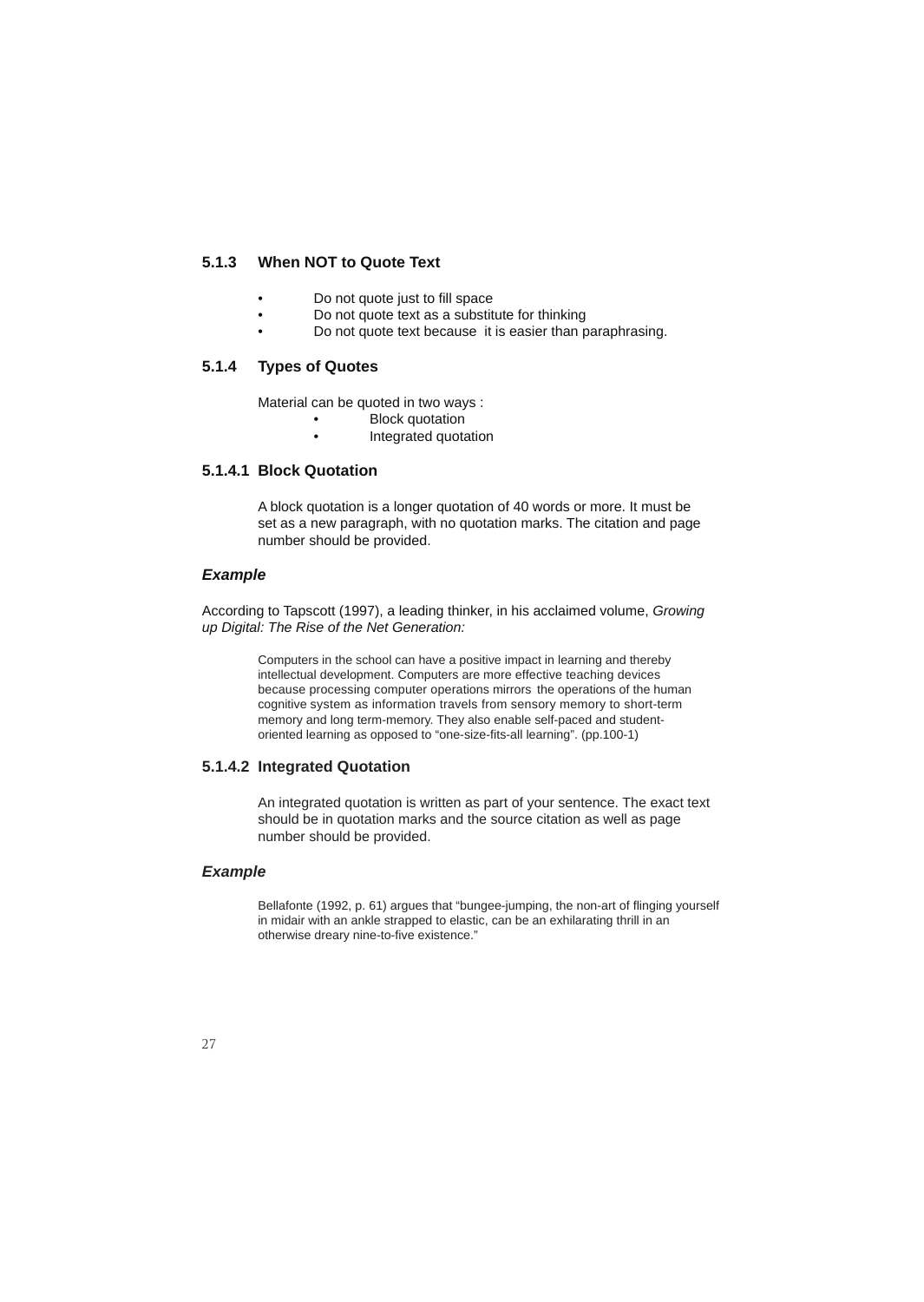### **5.2 Paraphrasing**

### **5.2.1 What is Paraphrasing?**

 Paraphrasing refers to taking another person's idea, keeping the same meaning but using your own words to present it. Paraphrasing is used with short sections of text, such as phrases and sentences. It is a legitimate way to borrow from a source provided accurate documentation is given.

### **5.2.2 Criteria for a Good Paraphrase**

- Your paraphrase should express someone else's idea in your own words. Therefore, change the vocabulary as much as possible and change the sentence structure as much as possible.
- Your paraphrase must have the same meaning as the original text Therefore, include all important ideas, do not add any new ideas or alter the tone and original intention.
- Your paraphrase should cite the original source. Just because you have worked on paraphrasing the text, it does not belong to you; you need to acknowledge the source.

### *Example:*   **The original passage**

 Plastic recycling programs did not commence in Thailand until the mid 1990s, when the Thai recycling rate was a mere 5 %. Today the rate hovers around 22%. Some 2,600 plastic recycling collection programs were in operation in 2001 compared to 600 five years before. As a result, even with the ever increasing consumption in several categories of consumer products, the amount of waste material sent to landfills peaked in the late 1990s; however, it has been declining since. Many cities in Thailand have recycling levels as high as those found in Japan. Chiang Mai has a good recycling program which started with a 60% rate of plastic waste to a present target of 30%. Bangkok recycles about 50%, the level reached in Tokyo.

Source: Easter, (2009, p. 5).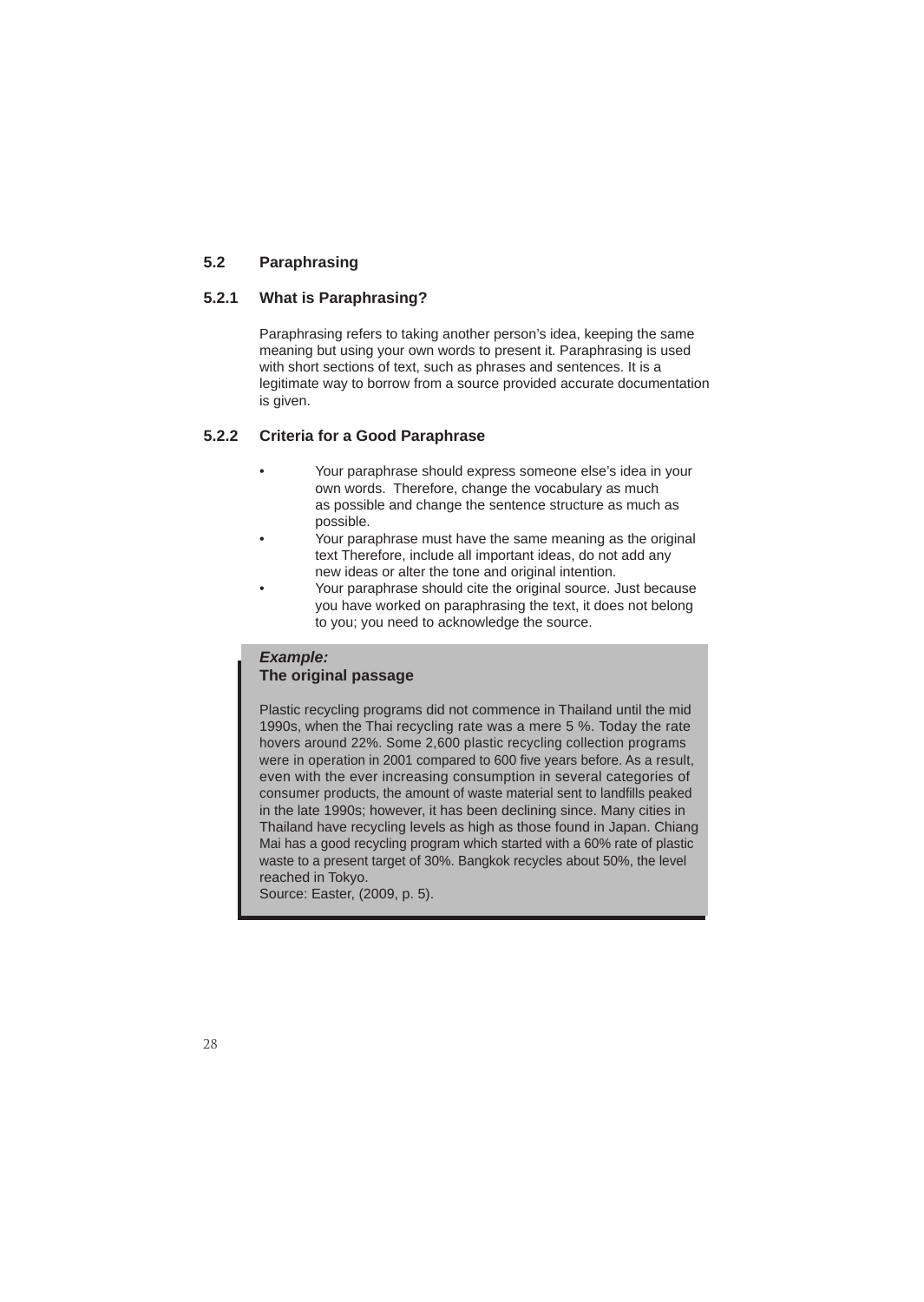### **A good paraphrase**

Plastic recycling programs have had a tremendous impact on the problems of waste disposal in Thailand. Since its inception in the mid -1990s, plastic recycling has risen from 5% to almost 22% today. In the years from 1996 to 2001 the plastic recycling programs increased more than fivefold. Thais have managed to keep landfill deposits down even though their rate of consumption continues to rise. The cities of Bangkok and Chiang Mai have model recycling programs, rivalling the results reached in Japan (Easter, 2009).

### *Discussion*

*This paraphrase is a good, legitimate paraphrase. It follows the three criteria of a good paraphrase:* 

- *The original meaning of the text has been retained.*
- *Use of own words (through change of vocabulary and sentence*
- *structure) throughout the text is evident.*
- *The source was cited.*

### **A plagiarized version**

Plastic recycling programs did not start in Thailand until the middle 1990s. The Thai recycling rate was just 5 %, then. Today the rate is around 22%. There were 2,600 plastic recycling collection programs in operation in 2001 compared to 600 five years before. As a result, even with the ever increasing consumption in many categories of consumer products, the amount of waste material sent to landfills peaked in the late 1990s; however, it has been going down since. Many cities in Thailand have recycling levels as high as those found in Japan. Chiang Mai has a good recycling program which started with a 60% rate of plastic waste to a present target of 25%. Bangkok recycles half of plastic waste, the level reached in Tokyo.

### *Discussion*

*The plagiarised version is very similar to the original text.* 

- *There is a lack of rewording. Chunks of original text have been reproduced with slight changes using synonyms.*
- *The original sentence structures of the text have also been retained.*
- *No acknowledgment was given to the author of the original text.*
- $29$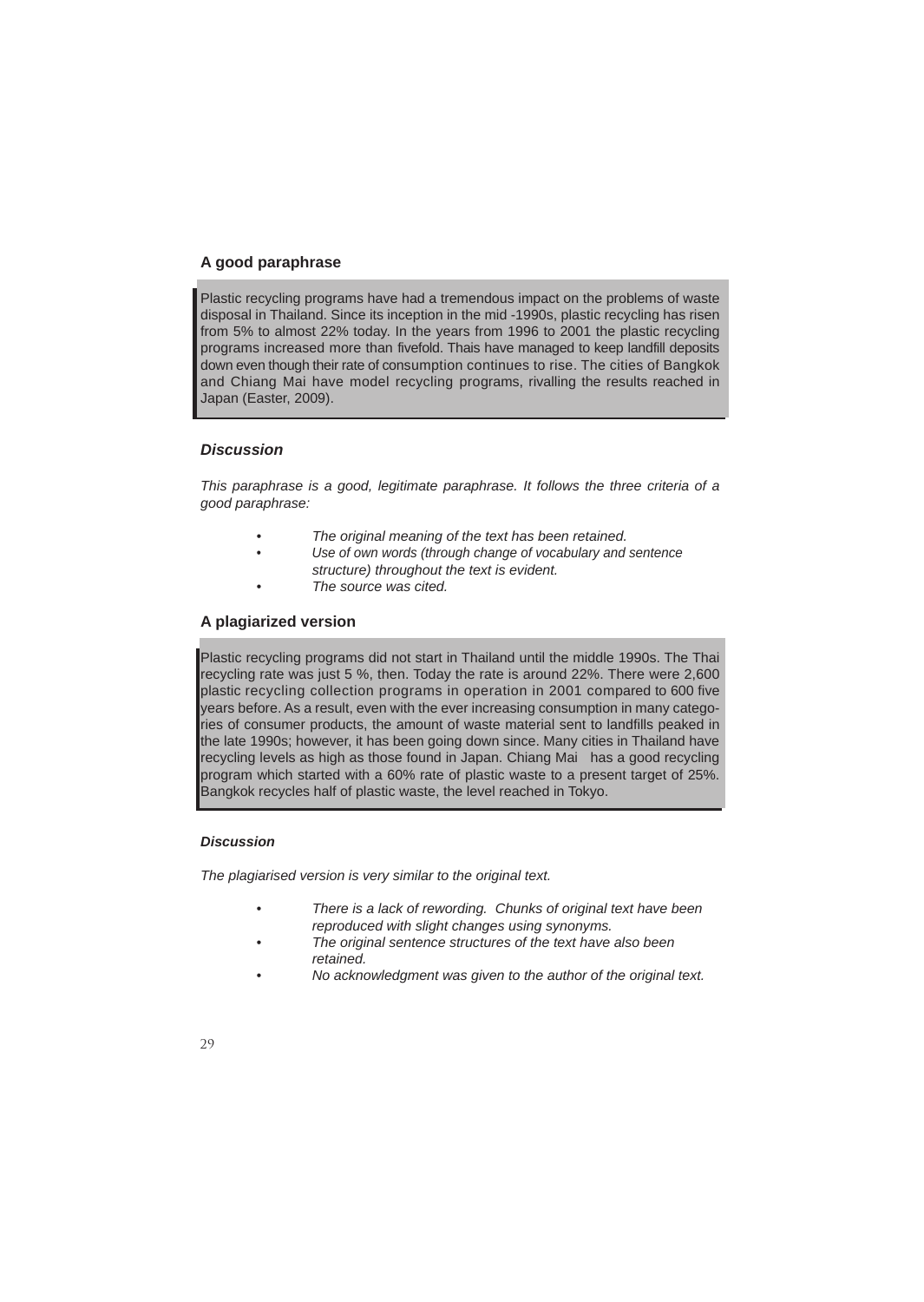### **5.2.3 How to Paraphrase**

 Start by reading the original passage carefully. Make sure you understand it fully.

- Identify the main points and key word/s.
- Close the original text so that you cannot see it. Using the main points and key words as a guide, use your own words to paraphrase it.
	- Tips to help you rephrase:
		- > Write the paraphrase in your own style.
		- > Meaning: Ensure you have kept to the same meaning, tone and intention of the original text.
		- > Words: Use synonyms where possible and according to context. Specialised vocabulary that is discipline-specific need not be paraphrased. If you want to keep unique or specific phrases, use quotation marks.
		- > Grammar: Change the grammar and sentence structure; change active to passive voice, change the parts of speech (nouns to adjectives, adverbs to adjectives etc.), move parts of sentences to change sentence structure and use sentence linkers where possible.<br>
		> Change the order in which information/ide
		- Change the order in which information/ ideas are presented (as long as they still make sense but in a different order).
- Check your paraphrase against the original text for accuracy and meaning.
- Record the source.

### **5.3 Summarizing**

### **5.3.1 What is a Summary?**

 A summary is a condensation or shortened over-view of a text. A summary is written to capture the key ideas of another author but with the details, examples and formalities left out. Your summary should let the readers know what the original text was about in fewer words.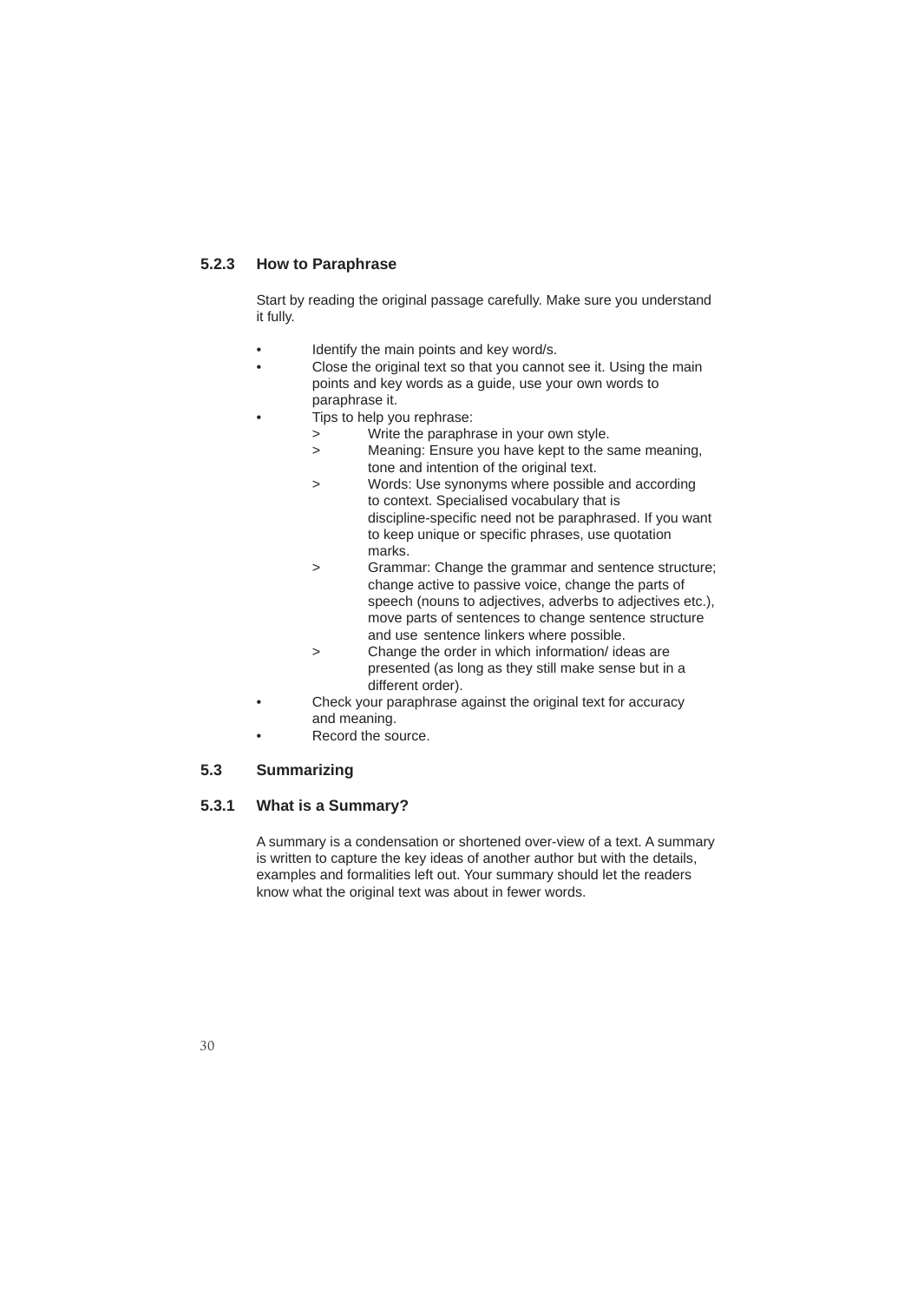### **5.3.2 The Difference between Paraphrasing and Summarizing**

Paraphrasing is rewriting another person's work in your own words, retaining the meaning. The paraphrase is about the same length of the original text as it aims to convey everything the original author wrote and is not aimed at just picking out the main points.

Summarizing is putting down only the main points of another person in your own words. A summary is always shorter than the original text. It is also shorter than the paraphrased text.

### *Example*

### **The original text**

The general problem of group cohesiveness, a desirable characteristic of groups, is that it can lead to groupthink (the desire for agreement prevents critical analysis and discussion).To protect the group from groupthink while still maintaining cohesiveness, groups are encouraged to appoint a *devil's* advocate. The role of the person (or persons) is to raise reasoned objections, to express countering viewpoints, and to provide a reality check. Another solution to groupthink is to stress to group members the importance of supporting their opinions with evidence. Furthermore, emphasizing commitment to the task rather than just commitment to the group can help members overcome the tendency to hold back differing opinions.

(Source: Adapted from Pearson, J., Nelson, P., Titsworth, S. & Harter, L. (2006). *Human Communication.* New York: McGrawHill.)

### **Summarized text**

According to Pearson, et al. (2006) groupthink is a common predicament faced in group cohesiveness. This can be prevented by the appointment of a *devil's* advocate, encouraging voicing of opinions with evidence and commitment to the task at hand.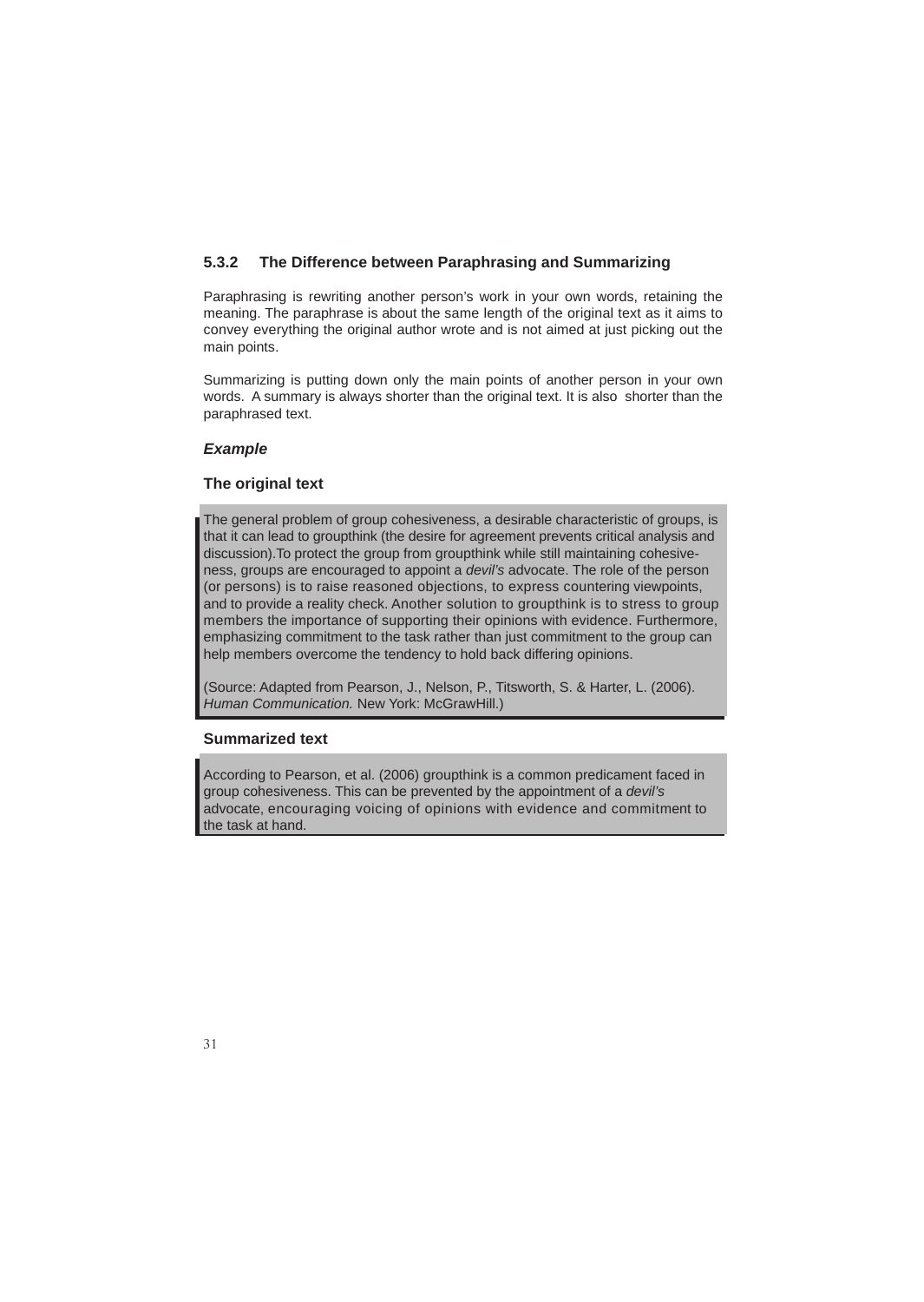### **5.3.3 When You Should Summarize**

- When you want to identify only the main ideas of the writer.
- When you want to give an overview of the topic (from several sources).
- When you want to simplify a complex argument.
- When you want to shorten the text to suit your requirement.

### **5.3.4 How to Summarize**

- Start by reading the article carefully several times until you fully understand it.
- Write one very broad thesis statement (Ask yourself what the text is about and, as if telling a friend about the text, write the thesis statement).
- Identify and make notes of the main points of the article (leaving out examples, evidence, etc.).
- Put away the original text and using your notes, restate the main idea at the beginning and all other important points. This is your first draft.
- Rewrite your summary, focusing on the meaning of the original text. Remember your final summary must be a shortened version that is comprehensive, concise, neutral and accurate.
- Record the source.

*Remember: whether you are paraphrasing or summarizing, it is very important to always cite the original work.*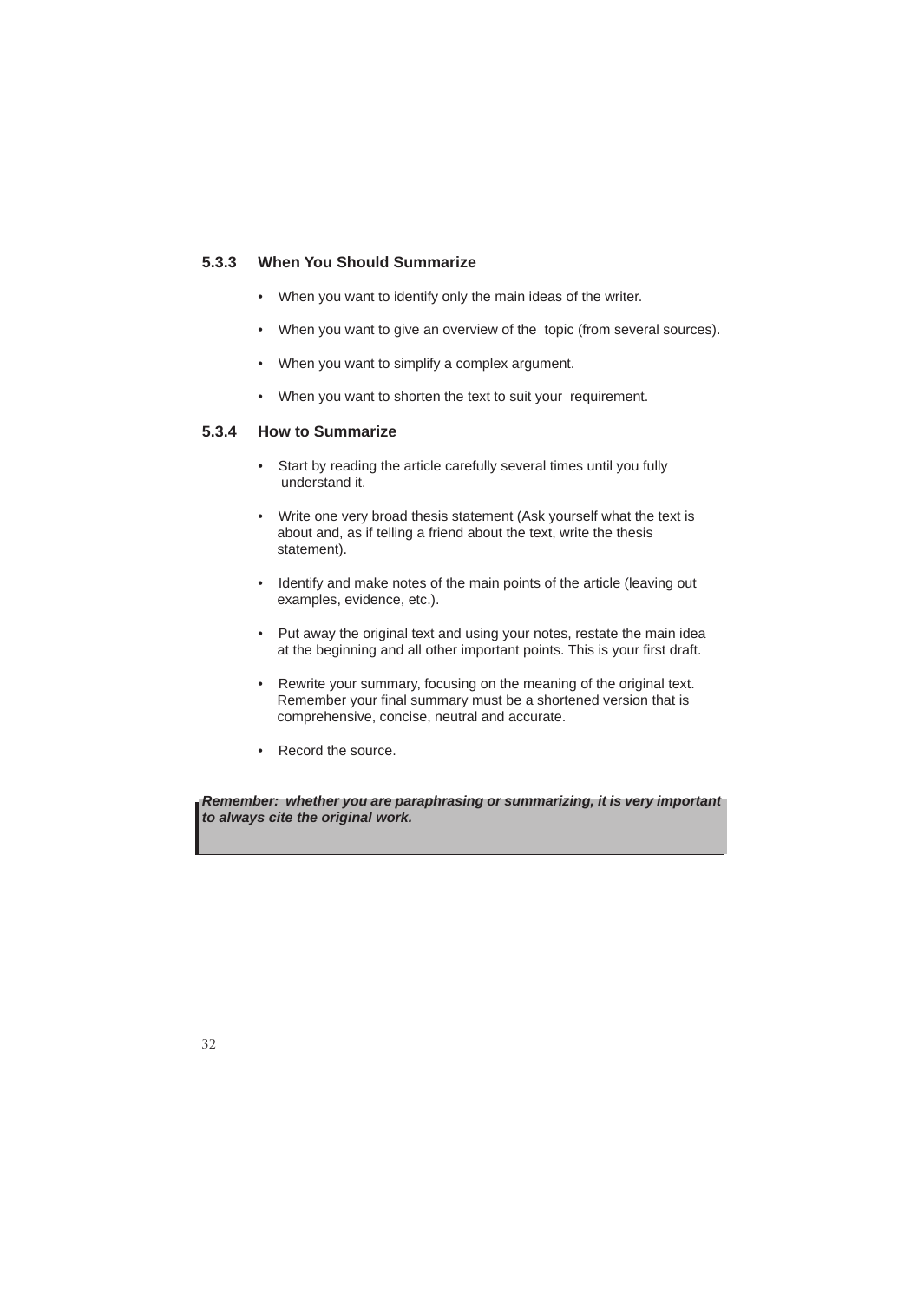### **5.3.4 Where Can You Get Help?**

Your lecturer will be able to help you with the conventions of academic writing within your discipline. However, the ultimate responsibility to learn how to avoid plagiarising is solely yours. You can refer to the sources listed in Section 8.0 of this guide book.

### **6.0 CHECKLIST FOR AVOIDING PLAGIARISM IN YOUR WORK**

|  | 1.               | Have you paraphrased correctly?<br>Make sure you have checked for the accuracy of the material.<br>You cannot change the original meaning, tone or intention of the text.<br>Make sure you do not add new ideas, your views or opinions to the original text.                                                                                                                               |
|--|------------------|---------------------------------------------------------------------------------------------------------------------------------------------------------------------------------------------------------------------------------------------------------------------------------------------------------------------------------------------------------------------------------------------|
|  | 2.               | Have you given credit to every idea, opinion or finding that you have<br>used in your writing?<br>Clearly indicate which part of your work has been borrowed from another<br>person's work. Familiarize yourself with the citation style you are required to<br>follow. When in doubt, make sure you check your documentation against the<br>citation style manual you are required to use. |
|  | 3.               | Have you checked that every in-text citation included in your paper<br>has been documented in the reference list and vice versa?<br>Check for accuracy when documenting sources (i.e. that the authors' name,<br>date, title, etc. are correctly listed).                                                                                                                                   |
|  | $\overline{4}$ . | Have you used quotations only when necessary?<br>Make sure you quote selectively and judiciously. Do not quote just to fill space.<br>Punctuate your quotations carefully.                                                                                                                                                                                                                  |
|  | 5.               | Have you checked that you have NOT used copy-and- paste to take text<br>from another source (unless it is a direct quote and you reference it)?<br>You would have committed plagiarism if you copy- and- paste and fail to<br>reference it properly. This is a academic misconduct and is punishable.                                                                                       |
|  | 6.               | Have you cited the source for every table, figure, diagram, translation<br>or image (unless you produced it)?<br>If you edit an item then you still have to reference it.                                                                                                                                                                                                                   |
|  | $\overline{7}$ . | Have you kept a copy of the original source you have used in your work?<br>This is good academic practice. It will also help you avoid submitting a wrong<br>reference. You could also be asked to produce the original source for comparison.                                                                                                                                              |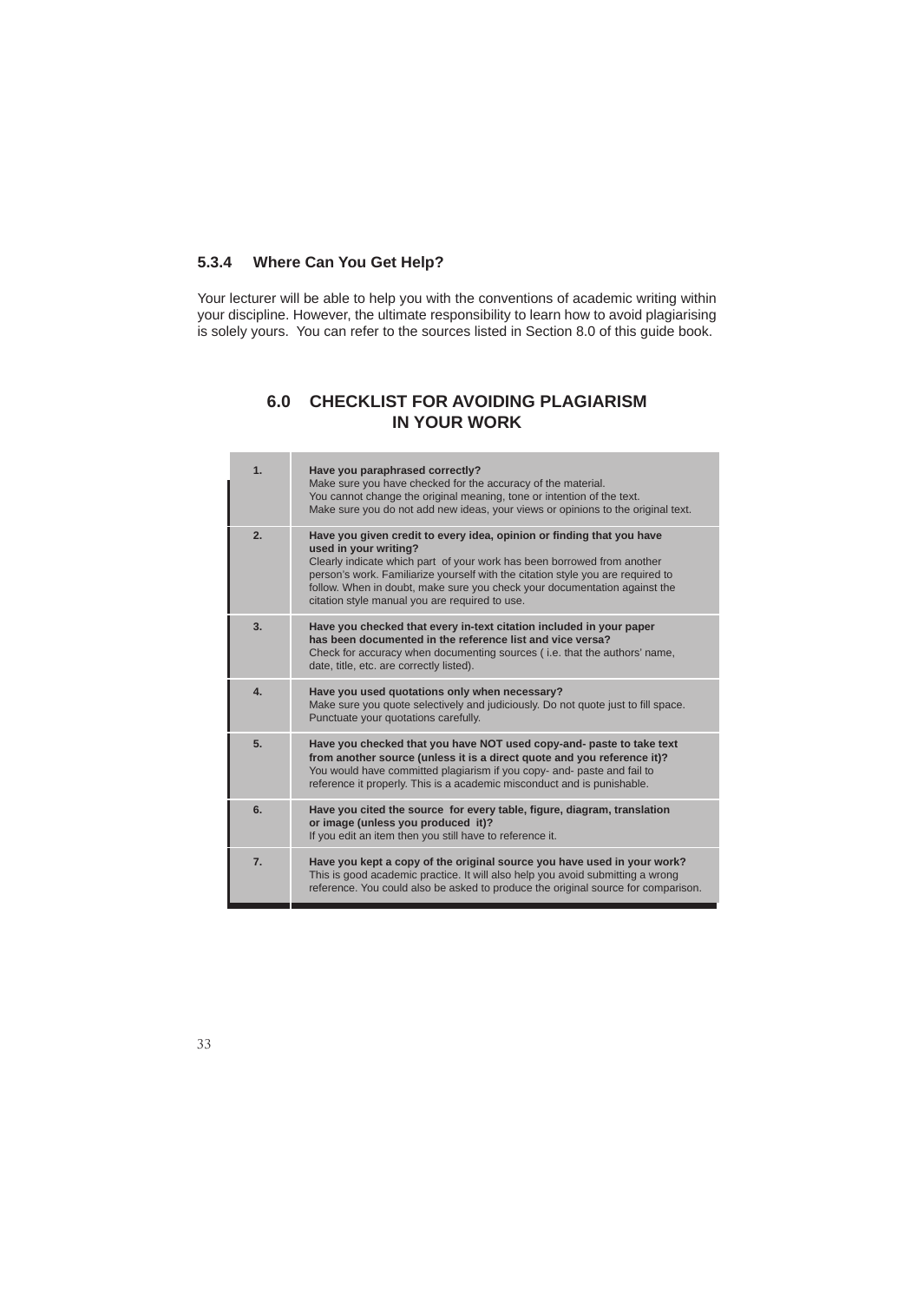### **7.0 SOME FAQS ABOUT PLAGIARISM**

### **7.1 Can lecturers detect plagiarism?**

Many students who plagiarise think that their actions will not be detected, but lecturers have a number of ways to identify plagiarised material. An increasing number of universities (including UiTM) subscribe to a service called *Turnitin* that provides software to check students' assignments for material copied from a wide range of sources; but lecturers themselves can easily check material copied off the Internet. Lecturers become suspicious when a student's paper contains different styles of writing. And don't forget; lecturers compare notes about assignments and about students' work.

### **7.2 What if I didn't mean to plagiarise?**

There is a well-known saying that ignorance of the law is not an excuse. Even if you did not realise that you were plagiarising, your action is still plagiarism. However, the University will probably take a more serious view of deliberate plagiarism than of accidental plagiarism that may have occurred because of inadequate paraphrasing or incorrect citation.

### *Refer to the University's Plagiarism Policy for the consequences of committing different levels of plagiarism.*

### **7.3 Do I have to cite a source for every fact or detail I use?**

No. You don't have to cite sources for facts that are well-known. For example, if a reference source stated that Tunku Abdul Rahman was the first prime minister of Malaysia or that Malaysia gained its independence in 1957 you would not have to cite the source because this information is "common knowledge". If you are unsure whether or not a fact is common knowledge, it is always safer to cite the source.

### **7.4 Does it matter how much was copied?**

Plagiarism occurs whether it involves pages, paragraphs, sentences or even a single word that has been used in a special way by a writer. However, the penalties are likely to be heavier if a large amount has been copied.

### **7.5 If I change the words, do I still have to cite the source?**

Changing the words of an original source or writing the ideas in your own words is paraphrasing. When you paraphrase or summarise, you *still need to cite the source,* just as you do when you use quotation marks to quote the actual words from a source. Remember, you should cite a source not only when you borrow words but also when you borrow ideas.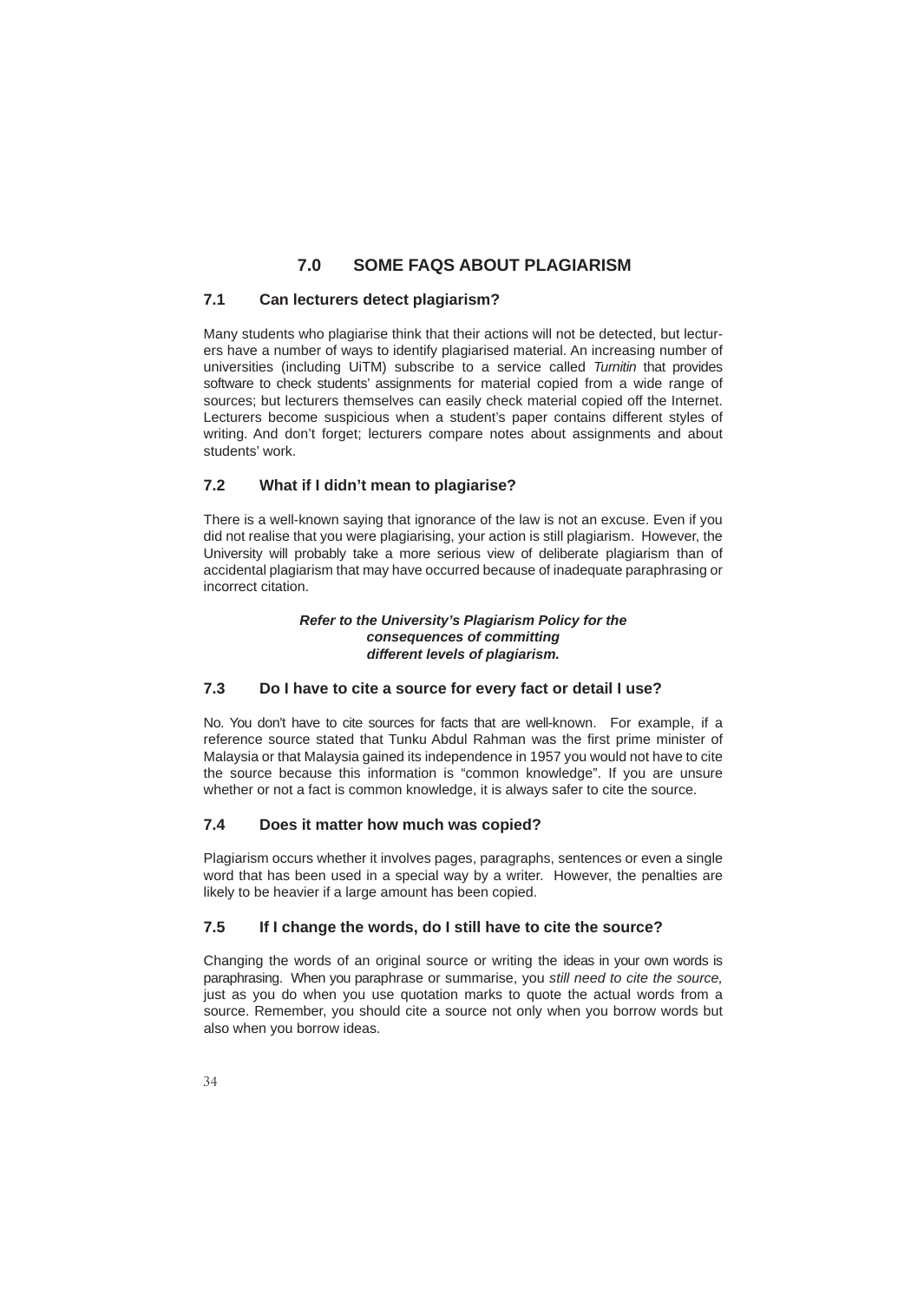### **7.6 Isn't it enough to include a list of references or a bibliography?**

No, a list of references only tells your readers what you read or referred to. You need to cite each reference source at the point in your paper where you quoted or paraphrased material from it. You do this by using in-text citations.

### **7.7 What about group assignments?**

Being able to work well in groups or teams is a valuable skill, and lecturers sometimes set group assignments so that you can practice working together. Often you will be asked to collaborate to produce a group report or paper for assessment. However, it is considered plagiarism to falsely represent the relative contributions you or other members made to a group assignment; for example, including the name of a member who did nothing would be presenting other people's work as if it was his/her work.

### **7.8 Is it plagiarism if I discuss an assignment with a classmate?**

Not usually; it is generally acceptable to discuss ideas and strategies, but you should only take notes and then complete your assignment on your own. In this way, your assignments will not be too similar and your lecturer will not think you have cheated. Find out from the lecturer who set the assignment how much collaboration is acceptable.

### **7.9 What happens if I get caught plagiarising?**

Penalties for plagiarism are set by the University. They are spelt out in Section 9.0. However, it is much easier to avoid plagiarising by following the guidelines set out in this booklet.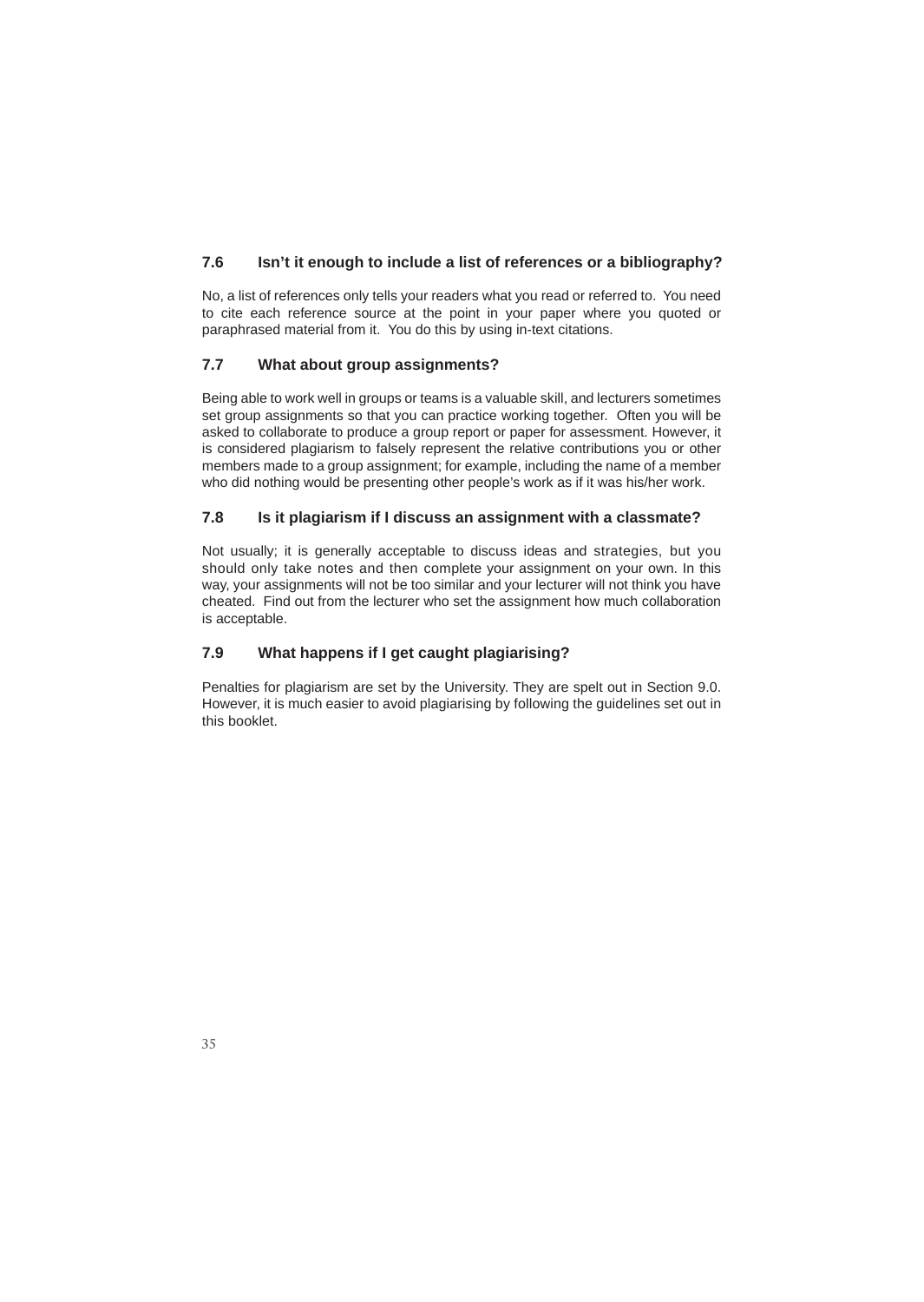### **8.0 SOME RESOURCES FOR DOCUMENTING SOURCES**

- Krishnakumari Karuthan, Nor Azni Abdullah & Ahmad Mazli Muhammad. (2010). *Writing with sources: A guidebook for academic writers.* Kuala Lumpur: McGrawHill.
- Avoiding plagiarism. Retrieved from Owl Purdue Online Writing Lab. Site: http://owl.english.purdue.edu/owl/resource/585/1/ (Provides access to information about documenting sources, quoting and paraphrasing, avoiding plagiarism).
- Citation style guides for Internet and electronic resources. Retrieved from http://guides.library.ualberta.ca/citation\_internet
- Citing information (tutorial). Retrieved from UNC University Libraries Web site: http://www.lib.unc.edu/instruct/citations/
- MLA & APA reference guide examples. Retrieved from Easy Bib Web site: http://cdn.easybib.com/media/guides/easybib-quick-reference examples.pdf
- MLA & APA reference guide overview. Retrieved from Easy Bib Web site: http://cdn.easybib.com/media/guides/easybib-quick-reference-structure.pdf
- Paul Robeson Library, Rutgers, the State University of New Jersey, (2008). How to avoid plagiarism: An online tutorial. Retrieved from Rutgers University Libraries Web site:http://library.camden.rutgers.edu/Education Module/Plagiarism/
- Warlick, David (2006). Son of Citation Machine. Retrieved from The Landmark Project Web site: http://citationmachine.net/ (Automatically cites your sources in the correct APA format)
- *You quote it, you note it!.* Retrieved from Vaughn Memorial Library, Acadia University Web site: http://library.acadiau.ca/tutorials/plagiarism/ (Amusing slides to teach you how and when to cite sources.)
- Retrieved from http://www.ijssst.info/info/IEEE-Citation-StyleGuide.pdf A short guide for IEEE covering the most common types of sources.
- Retrieved from http://ieeecitationstyle.blogspot.com/ Online tutorial to learn how to use the IEEE citation system
- Retrieved from http://www.lib.monash.edu.au/tutotials/citing/ieee.html Comprehensive interactive guide to IEEE from the University of Monash.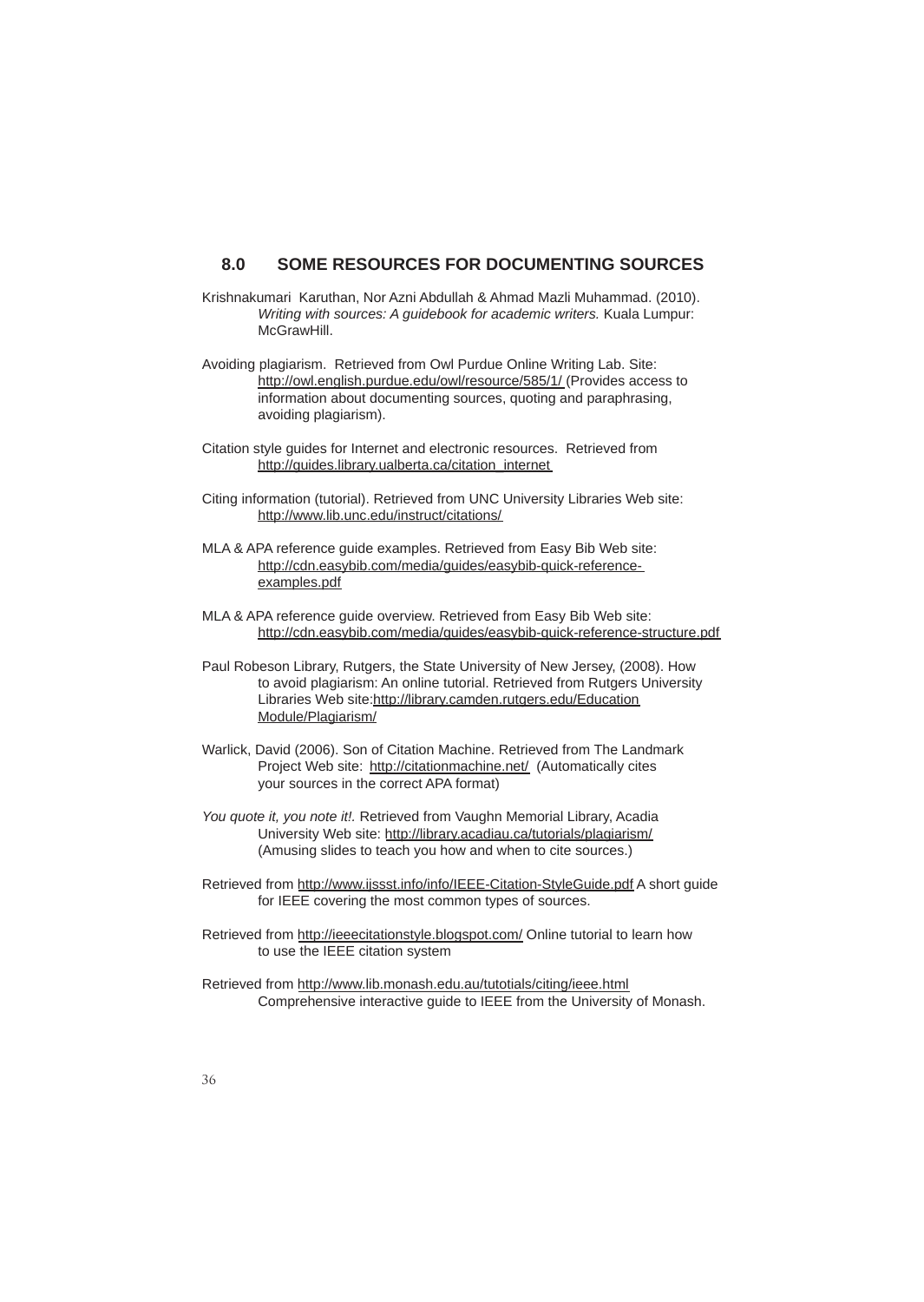Retrieved from http://tecnura.udistrital.edu.co/downloads/

 formatos/IEEE\_References\_Style.pdf Excellent detailed guide for IEEE from the University of Queensland Library

### **9.0 PLAGIARISM POLICY**

### **9.1 Introduction**

Ethics and academic integrity are central principles guiding the educational mission of this university. Any violation is serious and will be dealt with in accordance with the guidelines, prescribed process and procedures.

### **9.2 Objective**

The objective of the plagiarism policy is to outline the acts that are deemed plagiarism in this university and will cause action to be taken in accordance with the defined procedures. This plagiarism policy expands on, and provides clarity to the plagiarism provisions in the academic regulations of the university.

### **9.3 Definition of Plagiarism**

Plagiarism includes the acts stated below.



### Note:

Adapted from Curtin University Plagiarism Policy. Source: http://academicintegrity.curtin.edu.au/students/ Retrieved on 30 June 2011

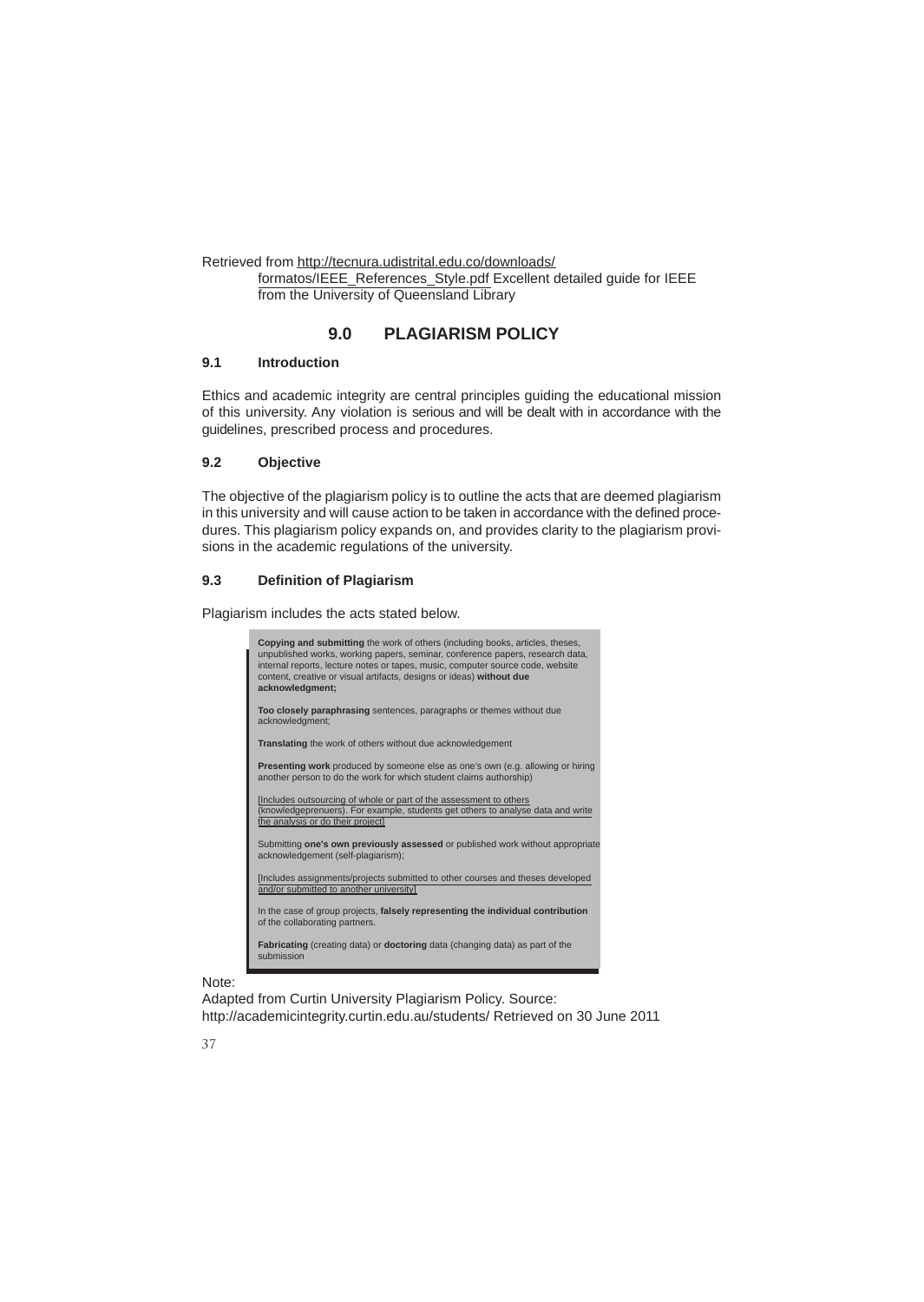### **10. PENALTIES FOR PLAGIARISING**

The consequences and penalties imposed on plagiarism depend on the seriousness of the offence. Among the criteria used to decide on the seriousness of the offence are awareness of the offence committed, nature of the offence, extent of the plagiarised work and the intentions in plagiarising. Committing plagiarism is thus risky and dangerous as the consequences are great. If found guilty of plagiarising, the penalties imposed can be zero marks for the plagiarised assignment, a fail grade for the course, suspension of an academic session, expulsion from the university or withdrawal of the degree. Always try to produce original work and give credit when credit is due, as a great person is one who acknowledges others.

### **11. REFERENCES**

- Curtin University Plagiarism Policy. : Retrieved on 30th June 2011 from http://academicintegrity.curtin.edu.au/students/
- Krishnakumari Karuthan, Nor Azni Abdullah & Ahmad Mazli Muhammad. (2010). *Writing with sources: A guidebook for academic writers.* Kuala Lumpur: McGrawHill.
- Pearson, J.C., Nelson, P.E., Titsworth, S. and Harter, L. (2008). Human communication, (3rd ed). Singapore: McGraw-Hill.
- Wilhoit, S. (2009). A brief guide to writing from readings, (5th ed). London: Pearson.
- Winkler, A.C. & McCuen-Metherell, J.R. (2008). Writing the research paper: A handbook, (7th ed). Boston, MA: Thomson Wadsworth.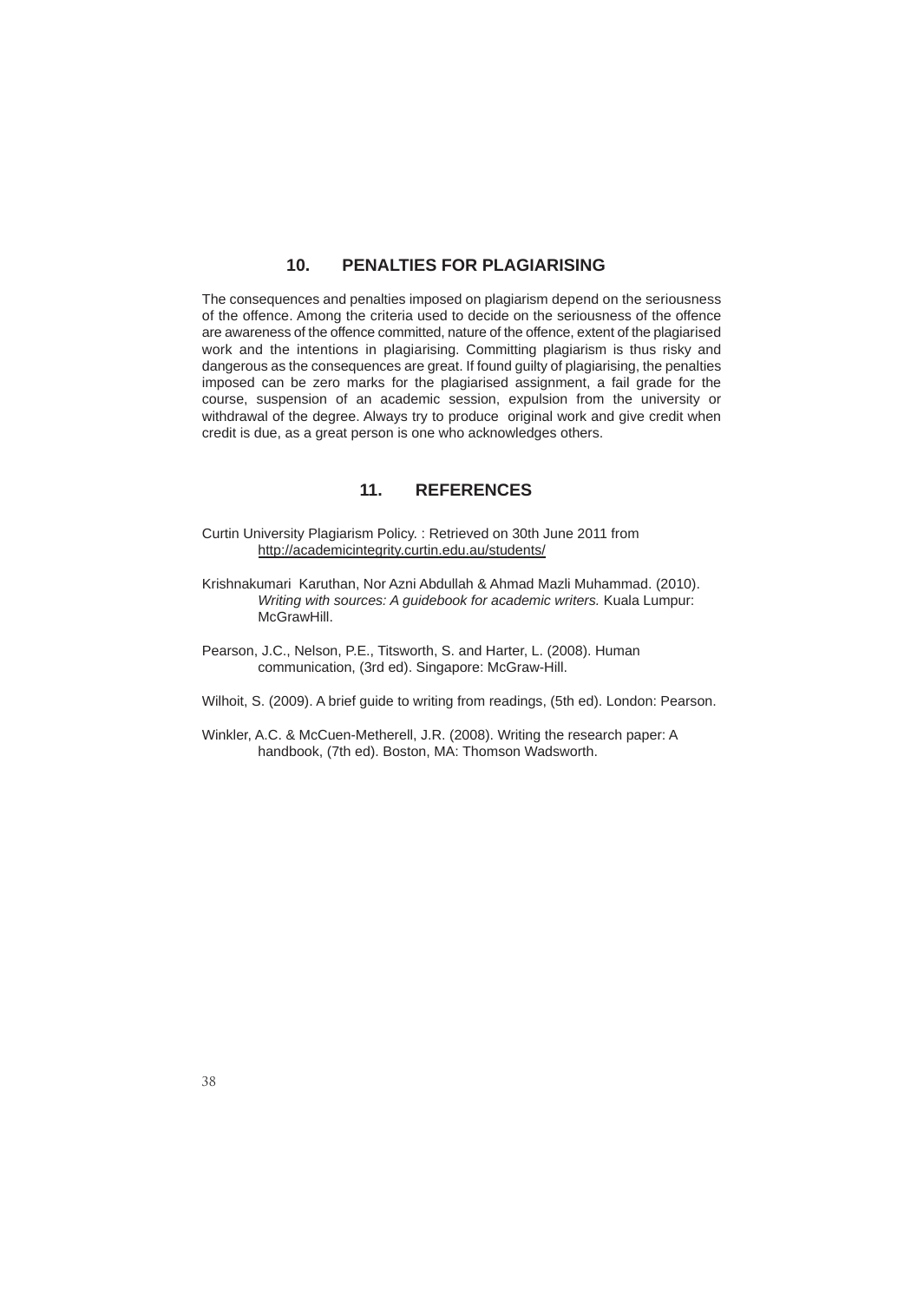### **10. PENALTIES FOR PLAGIARISING**

The consequences and penalties imposed on plagiarism depend on the seriousness of the offence. Among the criteria used to decide on the seriousness of the offence are awareness of the offence committed, nature of the offence, extent of the plagiarised work and the intentions in plagiarising. Committing plagiarism is thus risky and dangerous as the consequences are great. If found guilty of plagiarising, the penalties imposed can be zero marks for the plagiarised assignment, a fail grade for the course, suspension of an academic session, expulsion from the university or withdrawal of the degree. Always try to produce original work and give credit when credit is due, as a great person is one who acknowledges others.

### **11. REFERENCES**

- Curtin University Plagiarism Policy. : Retrieved on 30th June 2011 from http://academicintegrity.curtin.edu.au/students/
- Krishnakumari Karuthan, Nor Azni Abdullah & Ahmad Mazli Muhammad. (2010). *Writing with sources: A guidebook for academic writers.* Kuala Lumpur: McGrawHill.
- Harvey, G. (2008). *Writing with sources: A guide for students,* (2nd ed). Indiana: Hackett Publishing Company, Inc.
- Pearson, J.C., Nelson, P.E., Titsworth, S. and Harter, L. (2008). Human communication, (3rd ed). Singapore: McGraw-Hill.
- Wilhoit, S. (2009). A brief guide to writing from readings, (5th ed). London: Pearson.
- Winkler, A.C. & McCuen-Metherell, J.R. (2008). Writing the research paper: A handbook, (7th ed). Boston, MA: Thomson Wadsworth.